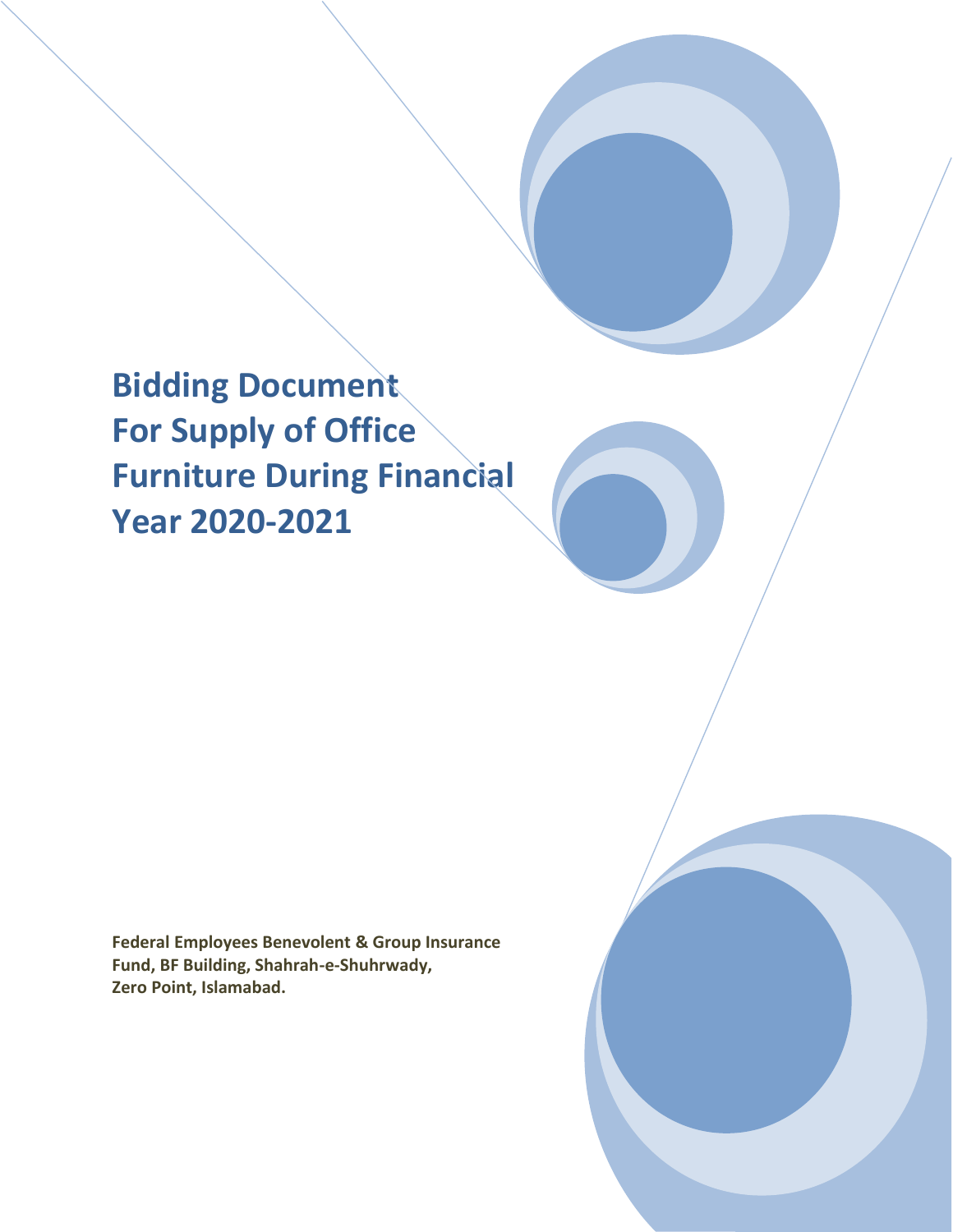# **Preface**

Rule 23 of Public Procurement Rules requires procuring agencies to formulate bidding documents that shall be made available to the bidders immediately after the publication of the invitation for bid. Use of these documents is mandatory for either open or limited bidding.

Document comprises of the Sections listed below:

- Section I Invitation for Bids (IFB)
- Section II lnstructions to Bidders (ITB)
- Section III Specification & Schedule of Delivery
- Section IV Evaluation Criteria
- Section V Sample Forms
	- a. Bid Form
	- b. Price Schedule Form
	- c. Commercial Compliance / Bidder's Capacity Assessment Form
	- d. Performance Security Form
	- e. Contract Agreement Form
- Section VI General Conditions Contract
- Section VII Special Conditions of Contract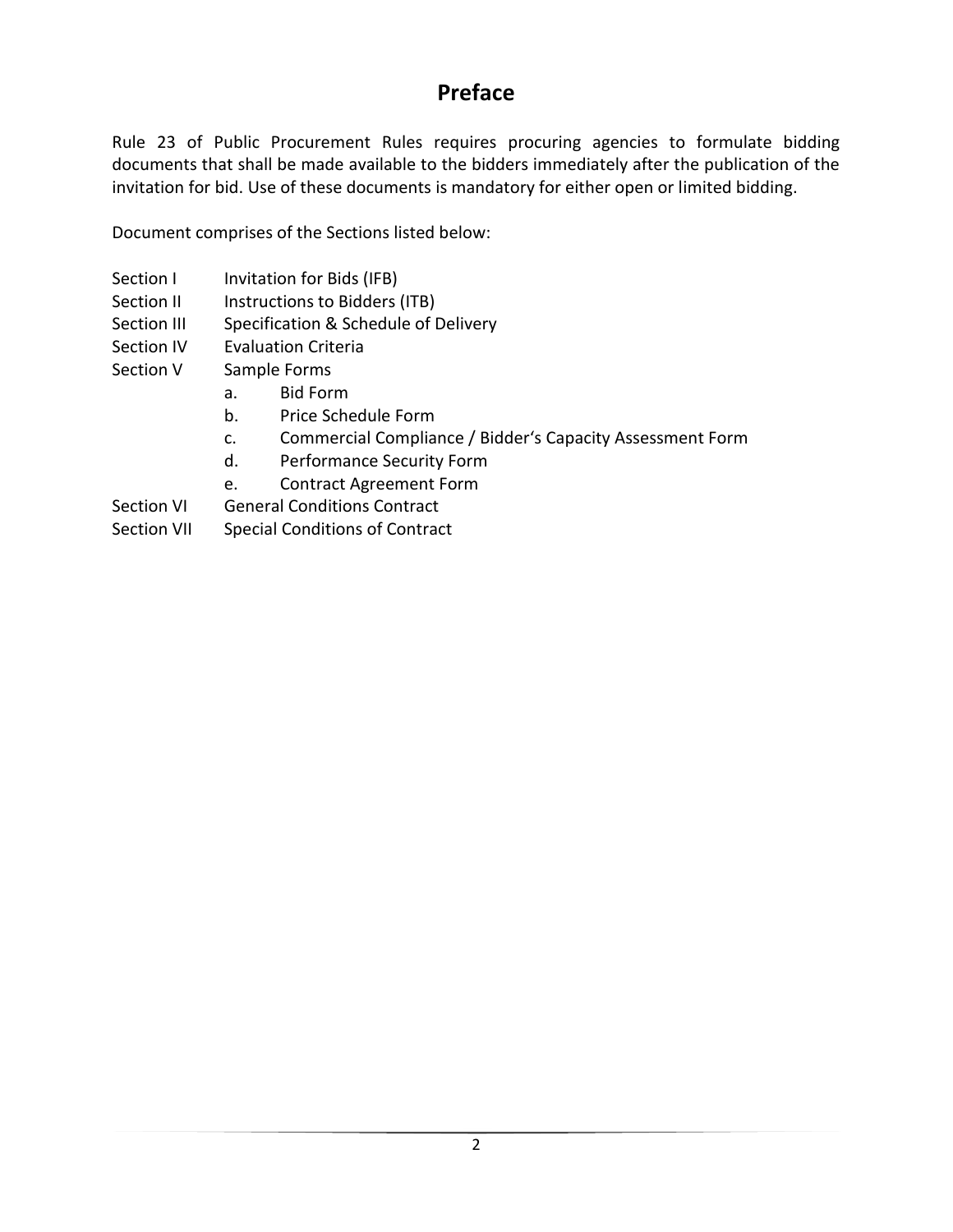### **Section – I Invitation for Bids (IFB)**

FEB&GIF No. 9/24 (Equip)/Admn-BT 24<sup>th</sup> May, 2021

# **TENDER NOTICE**

Federal Employees Benevolent & Group Insurance Fund (FEB&GIF) invites sealed bids from experienced well reputed bidders/suppliers those having NTN/Sales tax registered firms and also included in the Active Taxpayer List **(ATL)** of FBR for the timely Supply of **"Office Furniture"** during financial year 2020-21. Preference will be given to original manufacturer of the furniture item given in the tender.

- 1. Bidding will be conducted under National Competitive Bidding pursuant to Single stage single envelope procedures' as per Rule 36(a) of Public Procurement Rules 2004 and is open to all eligible bidders as defined in the Public Procurement Rules 2004.
- 2. Bids must be accompanied by a bid security of not less than Rs.20,000/- (2% of estimated procurement of Rs.1,000,000/-) in the shape/form of pay order/bank draft in favour of Board of Trustees, FEB&GIF, Islamabad.
- 3. The Bidders are requested to give their best and final prices as no negotiations shall be allowed. The rates quoted must remain valid for a period of ninety (90) days after opening of tenders and till signing of agreement.
- 4. The bidders should have documented track of completing at least 3 similar assignments in the last 3 years.
- 5. Interested eligible bidders may obtain the bidding documents including detailed specifications without any charges on the submission of a written application to the address mentioned below. These documents can also be downloaded from www.febgif.gov.pk as well.
- 6. Copies of latest registration with Income Tax Department and Sale Tax Department should be enclosed with bid. Non submission of this document is liable to declare non responsive.
- 7. Bidders should be financially sound, have proper office, telephone number and fax number in Islamabad.
- 8. Late bids will be rejected. Bids submitted without signed Bid Form by authorized nominee of the bidder will also be rejected.
- 9. Every bidder will deliver Office Furniture Items etc to all the desired stations of FEB&GIF (Islamabad, Lahore & Karachi) at his own cost as per specifications mentioned in the bidding document.
- 10. FEB&GIF have right to reject any/all bids without giving any reason.

Sealed envelopes containing bids clearly bearing the Invitation for Bids (IFB) number and title of the bid, must be delivered to the address given below on or before **1100 am, Monday 24th May, 2021.** Bids will be opened at **1130 am** on the same day in the presence of bidders' representatives (who may like to attend) at the Committee Room of Federal Employees Benevolent & Group Insurance Fund, BF Building, Shahrah-e-Shuhrwady, Zero Point,, Islamabad.

#### **Director (Admin)**

Federal Employees Benevolent & Group Insurance Fund (FEB&GIF), BF Building, Shahrah-e-Shuhrwady, Zero Point, Islamabad Tel: 92-51-925 2156 Fax: 92-51-925 2354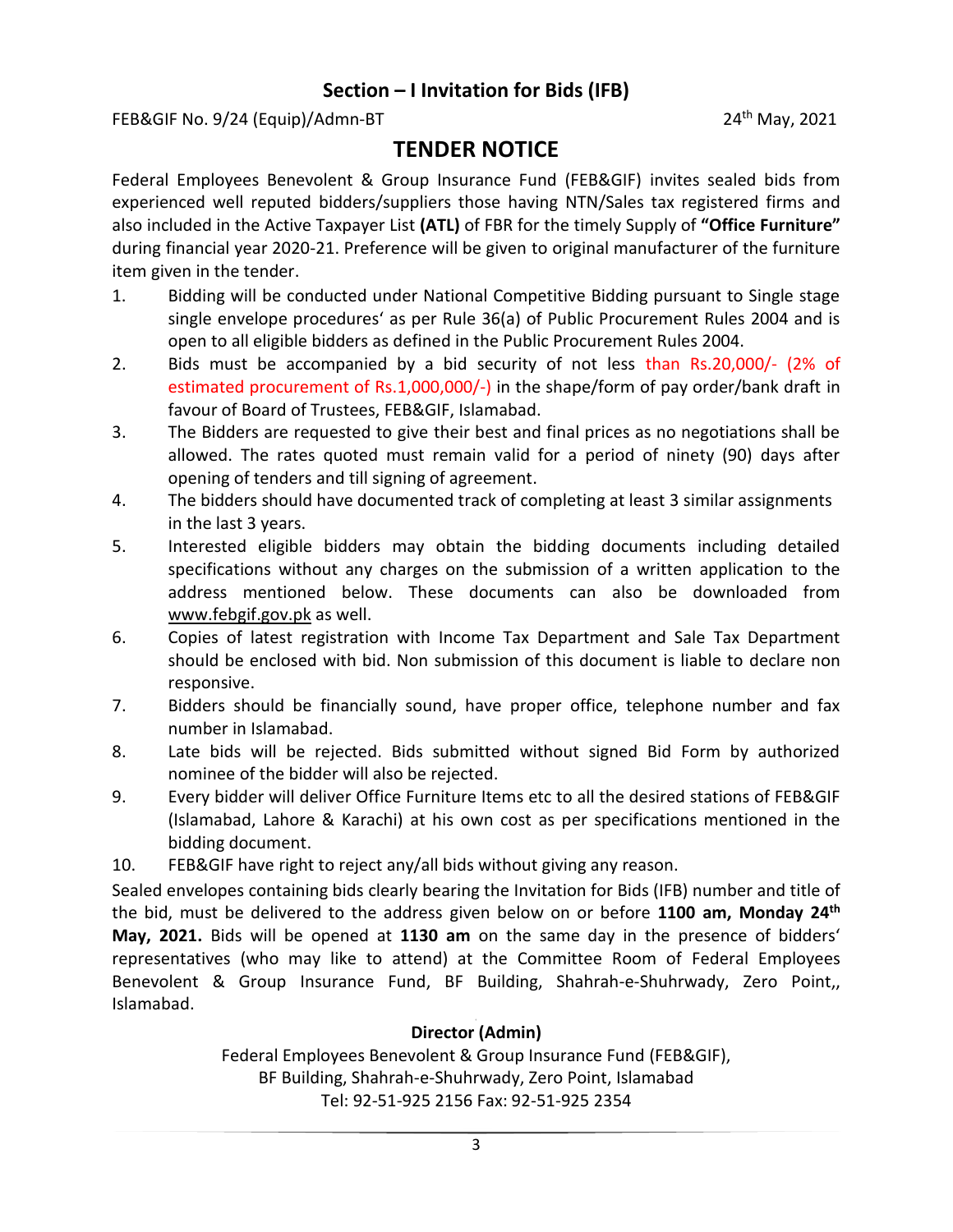## **Section II- Instructions to Bidders (ITB)**

1. **Scope of Procurement:** The General Administration Section invites Bids for **"Supply of Office Furniture"** as described in the Section III. The successful bidder will be required to supply best quality items to FEB&GIF as per terms and conditions specified in this bidding document.

2. **Eligibility to Bid:** Suppliers/manufacturers duly registered with tax authorities are eligible to participate only if they also:

- a. Enclose proof of registration with the Income Tax Department and Sales Tax Department with the Bid. (Failure to enclose these documents would be declared non responsive)
- b. Not blacklisted under the provision of Rule 19 of Public Procurement Rules 2004
- c. Submit only one bid, either individually, or as a partner in a joint venture. All Bid submitted in violation of this rule shall be rejected. Partners in a joint venture shall be jointly and severally liable for the execution of the Contract.
- d. Enclose attested copy of valid Service Contracts (proof of experience) for last five years, providing similar Office Furniture to Government departments, Autonomous/Semi-Autonomous bodies, organizations of comparable scale and stature.

3. **Qualification of the Bidder/Supplier:** To qualify for award of the Contract, a bidder shall meet the requirements specified in the commercial compliance in Section IV. Bid must be provided along-with prescribed Bid Form, duly completed, signed and stamped along with Bid Security as specified in this IFB.

**4. Contents of Bidding Documents**: The set of Bidding Documents comprises the Sections listed below:

- Section I Invitation for Bids (IFB)
- Section II lnstructions for Preparing Bid
- Section III Specification & Schedule of Delivery
- Section IV Evaluation Criteria
- Section V Sample Forms
	- a. Bid Form
	- b. Price Schedule Form
	- c. Specification Compliance Form
	- d. Commercial Compliance / Bidder's Capacity Assessment Form
	- e. Performance Security Form
	- f. Contract Agreement Form

Section VI General Condition of Contract

Section VII Special Condition of Contract

- 5. **Documents Comprising the Bid**: The Bid submitted by the Bidder shall comprise the following documents:
	- i. Bid Form (as per sample attached)
	- ii. Qualification and Experience Information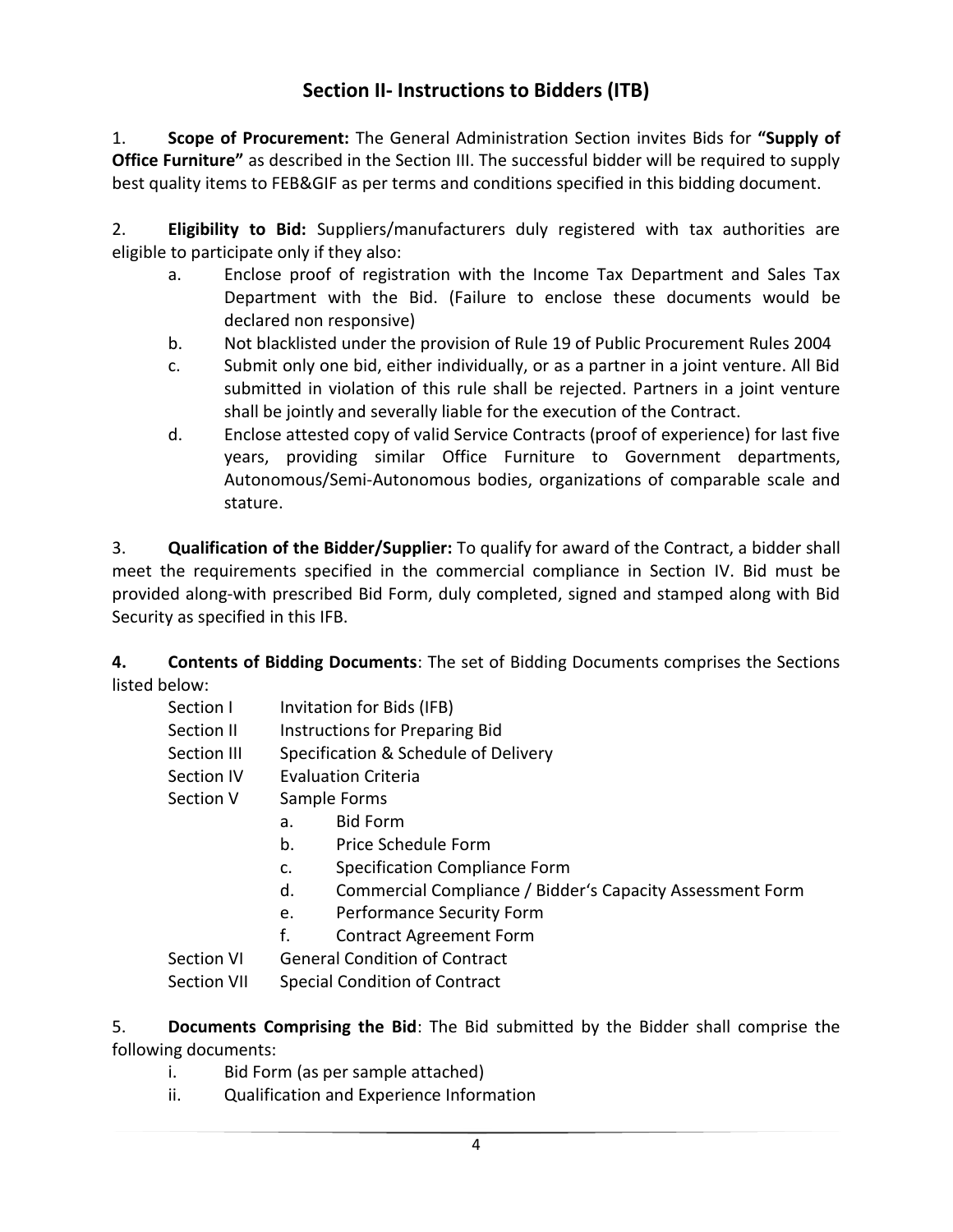- iii. Copies of Taxation Documents
- iv. Bid Security
- v. Documentary Evidence of Similar Supplies and Experience
- vi. Brochures (if any) of the items to be supplied

6. **Bids**: Prices shall be quoted entirely in Pak Rupees inclusive of all applicable taxes. The Bidder shall fill in the rate and prices for the required items, described in this document. All duties, taxes and other levies payable by the bidder shall be included in the rates, prices, and total bid submitted by the bidder. Cost for carriage/delivery shall be included in the rates while quoting final rate.

#### 7. **Bid Validity and Security**

- A bid security will be required. The amount of bid security required is two per cent (2%) of the Total Bid Price. In case of a Bidder submitting an original bid and an alternative bid, the bid security will be two per cent (2%) of the Total Bid Price of the higher bid. This bid security is to be submitted in the form of Bank Guarantee or Demand Draft or Pay Order in favour of Purchaser. The Bid security shall be in Pak Rupees & from a scheduled bank in Pakistan.
- The bid validity period shall be Ninety (90) days after the deadline for bid submission. In exceptional circumstances, Purchaser may solicit the Bidder's consent to an extension of the period of validity. The request and the responses there to shall be made in writing (or by fax/email). The bid security provided shall also be suitably extended.
- A Bidder granting the request will not be required nor permitted to modify its bid. Bid security must be valid twenty-eight (28) days after the end of the bid validity period. Accordingly, a bid with a bid security that expires before twenty-eight (28) days after the end of the bid validity period shall be rejected as non-responsive.
- Un-successful Bidder's bid security will be discharged/returned as promptly as possible but not later than thirty (30) days after the expiration of the period of bid security validity prescribed by the Purchaser.
- The successful Bidder will be required to keep his bid security valid till the agreement is signed with the Purchaser for the execution of the project. The bid security may be forfeited; if a Bidder withdraws its bid during the period of bid validity specified by the bidder on the bid form.
- In the case of successful Bidder, if the Bidder fails to sign the Contract in accordance with relevant clauses of this RFQ, the bid security will be forfeited.

8. **Language of the Bid**: All documents relating to the Bid and contract shall be in the English language.

9. **Preparation and Sealing of Bid**: The Bidder shall prepare one original of the documents comprising the Price Bid as described in Clause 5 above, with the Form of Bid, and clearly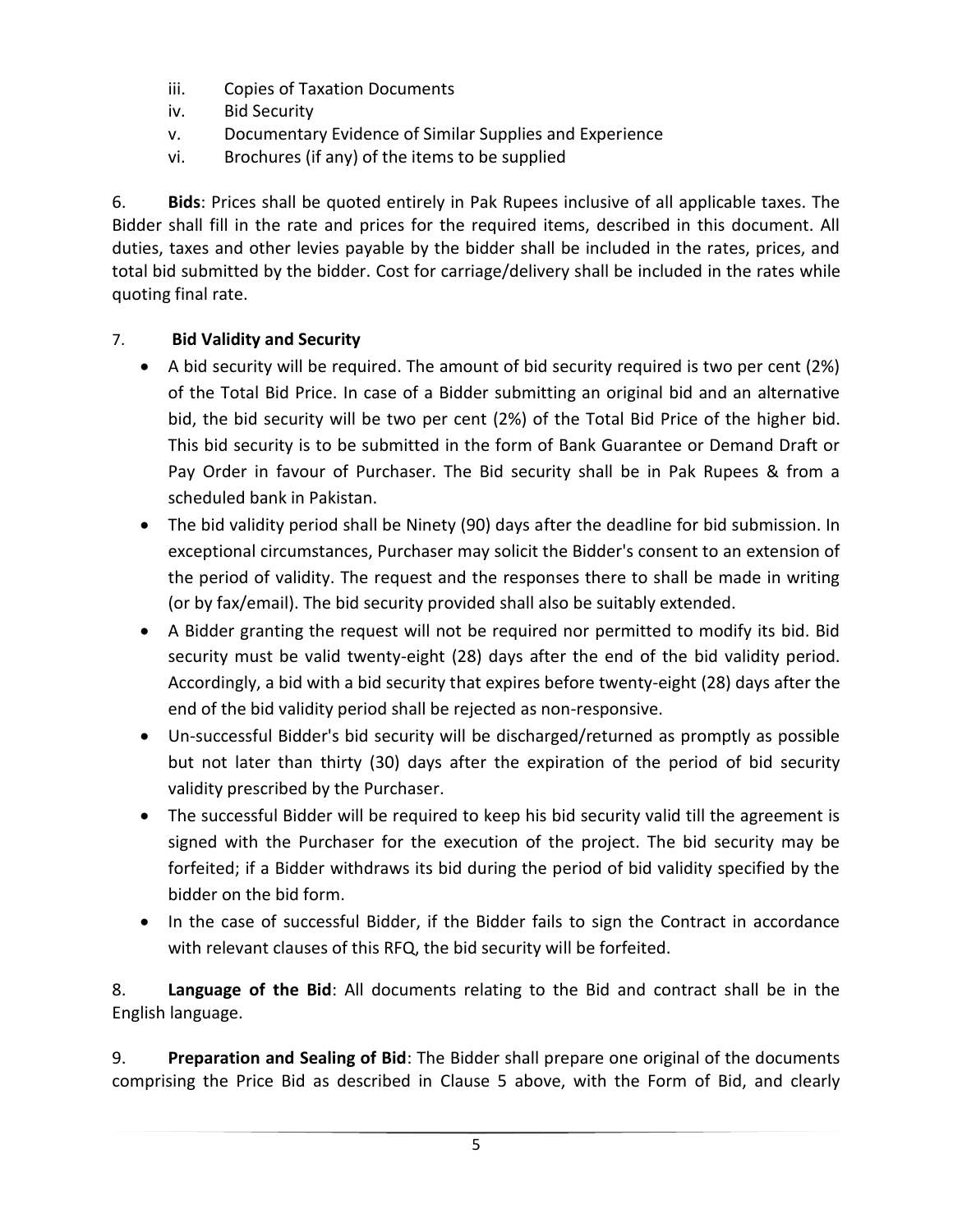marked ―Original‖. In addition, the Bidder shall also submit one copy which shall be clearly marked as ―COPY‖. In the event of discrepancy between them the original shall prevail. The original and the copy of the Price Bid shall be signed by a person or persons duly authorized to sign on behalf of the Bidder. All the pages of the Bid where entries or amendments or corrections have been made shall be initialed by the person or persons signing the Bid. The envelopes containing Bid should be duly sealed, bearing the IFB number and the subject as "**Supply of Office Furniture"** shall be addressed to the Purchaser at the address provided above and shall provide a warning not to open before the specified time and date for Bid opening as defined in Invitation to Bid. If the envelope is not sealed and marked as above, the Purchaser will assume no responsibility for the misplacement or premature opening of the Bid.

10. **Place and Deadline for Submission of Bid:** The Bid shall be delivered to the Purchaser **NO LATER** than **Monday 24th May, 2021 at 11.00 AM** at the address given in IFB**.** Any Bid received by the Purchaser after the deadline prescribed in this clause will be returned unopened to the Bidder.

11. **Modification and Withdrawal of Bid:** No Bid shall be modified after the deadline for submission of Bid specified above in Clause 11. Withdrawal of a Bid between the deadline for submission of Bid and the expiration of the validity of the Bid as specified in Clause 7.

12. **Opening of Bid**: The Purchaser will open the Bids, including modifications, in the presence of the Bidders' representatives who choose to attend, at **Monday 24th May, 2021 at 11.30 AM** at the address given in IFB. The Bidders' names, the Bid prices, the total amount of each Bid, any discounts, and Bid modifications and withdrawals will be announced by the Purchaser at the Bid opening.

13. **Process to be Confidential:** Information relating to the examination, clarification, evaluation and comparison of Bid and recommendation for the contract award shall not be disclosed until the award to the successful Bidder has been announced. Results of the bid evaluation will be made known in due course bidders are advised not to approach Purchaser. Any attempt to influence the process of evaluation will lead to rejection of bid.

14. **Evaluation and Comparison of Bid:** Upon technical and commercial compliance with requirements the Purchaser will award the Contract to the Bidder who has offered the lowest evaluated bid in each item. In evaluating the bid, the Purchaser will determine for each proposal the evaluated Bid by adjusting the Bid by making any correction for any arithmetic errors as follows:

- a. where there is a discrepancy between amounts in figures and in words, the amount in words will govern;
- b. if a Bidder refuses to accept the correction, his Bid will be rejected.
- c. Conditional, incomplete bid or bid without Bid Security shall not be accepted; Bids received after the closing date and time will also be rejected.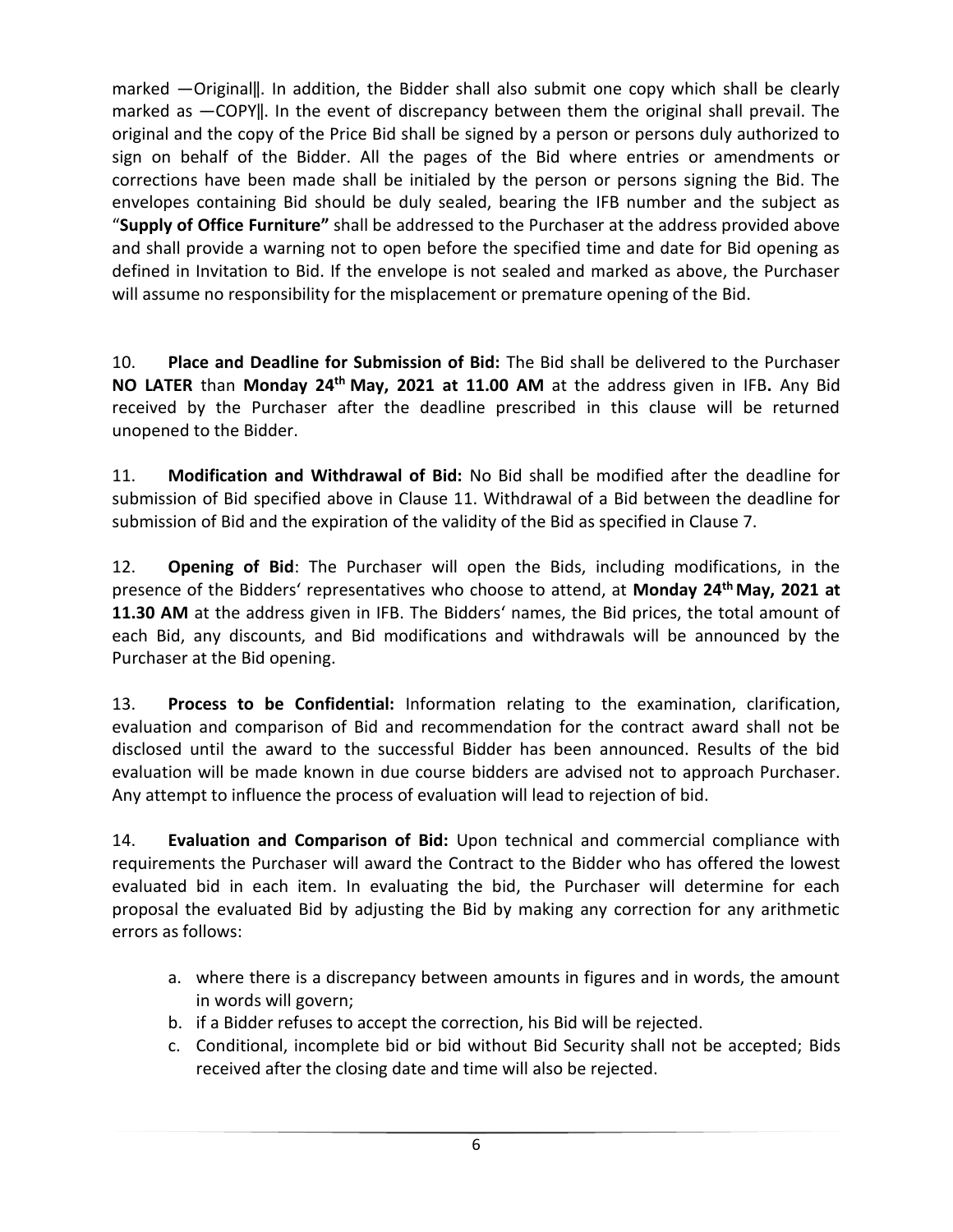15. **Purchaser's Right to Accept Any Bid and to Reject any or all Bids:** The Purchaser reserves the right to accept or reject any Bid, and to cancel the process of competition and reject all Bids, at any time prior to the award of the Contract, without thereby incurring any liability to the affected Bidder(s) or any obligation to inform the affected Bidder(s) of the grounds for the Purchaser's decision while complying with PPR-2004.

16. **Purchaser's Right to order Quantities**: The Purchaser, reserves the right to order quantities of supplies as per their requirement.

17. **Notification of Award and Signing of Contract:** Results of evaluation would be known in a reasonable time, Bidders are instructed not to approach the Purchaser after opening of Bids until the finalization of award. The Bidder whose Bid has been accepted will be notified of the award by the Purchaser prior to the expiration of the validity period of the Bid, by registered letter. This letter will state the sum that the Purchaser will pay the Bidder in consideration of the supply of Office Furniture by the Bidder as prescribed by the Contract. The written notification of award will constitute the formation of the Contract.

### 18. **Performance Guarantee:**

On the date of signing of Contract, the successful Bidder shall furnish a Performance Guarantee  $\omega$  10% of the total Contract Cost of contract, on the Form and in the manner prescribed by the Procuring Agency.

The Bid Security submitted by the successful bidder at the time of submitting its bid shall be returned to the Bidder upon signing of contract, successful delivery of goods, furnishing of the performance/bank guarantee and confirmation of the performance/bank guarantee by the FEB & GIF with the Bank of the successful bidder.

Failure to provide a Performance Guarantee by the successful Bidder is a sufficient ground for annulment of the award and forfeiture of Bid Security. In such event the Procuring Agency may award the contract to the next lowest evaluated bidder or call for new bid.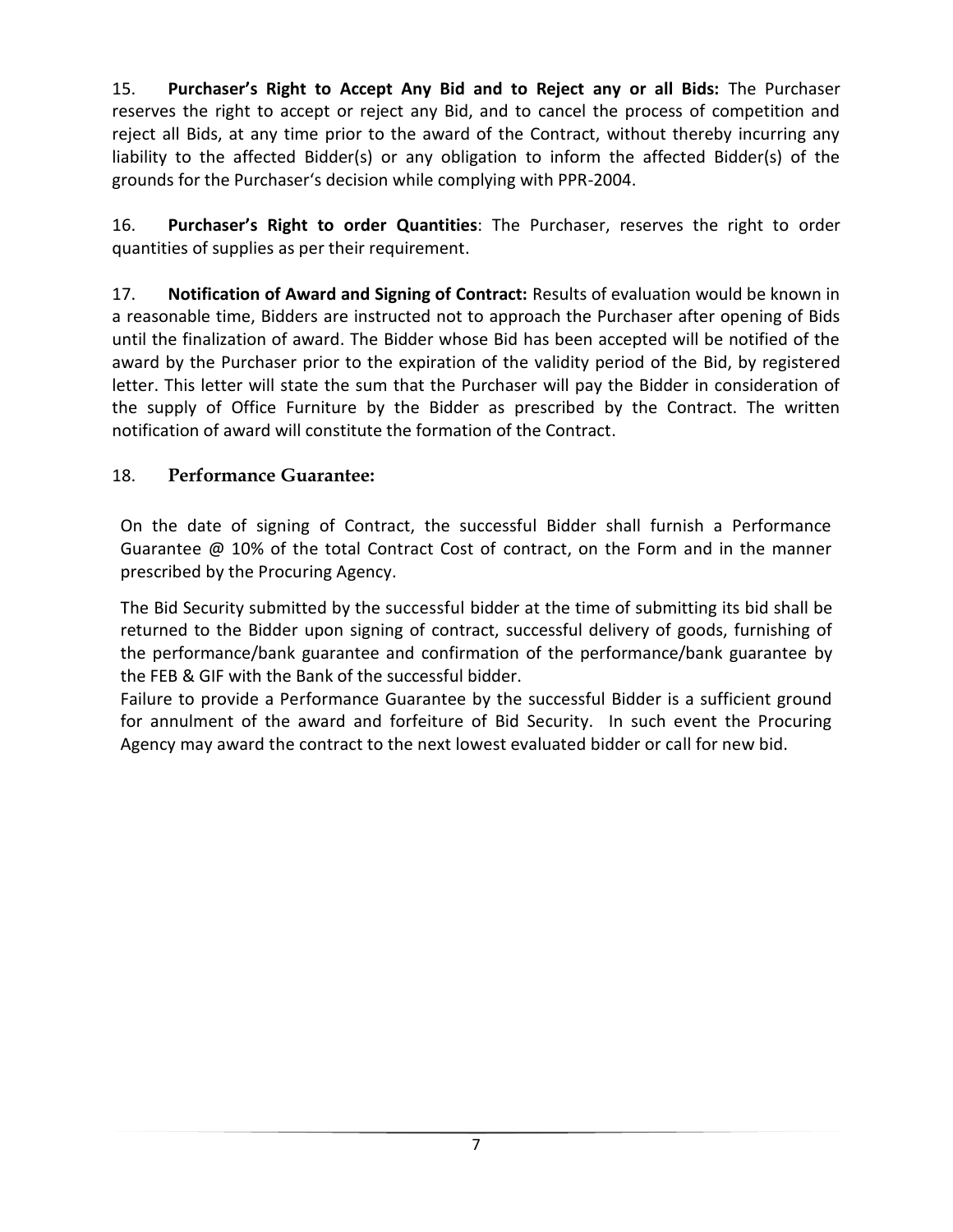# **Section-III Bill of Quantities**

| S.<br>No. | <b>Description</b>                                                                                                                                                                                                                                                                                                                                                                                         | Qty            | Rate<br>(Rs) | <b>Total</b><br>(Rs) |
|-----------|------------------------------------------------------------------------------------------------------------------------------------------------------------------------------------------------------------------------------------------------------------------------------------------------------------------------------------------------------------------------------------------------------------|----------------|--------------|----------------------|
| 1.        | Combined Steel Safe cabinet Chest, size: 4'-6"x3'-0"x2'.0" (Height, width, depth),<br>22 gauge and as per approved design/sample.                                                                                                                                                                                                                                                                          | 4              |              |                      |
| 2.        | Three (03) seater sofa, fully leatherite with best quality foam (molty foam or five<br>star) and imported cloth as per approved sample. Inner structure made of best<br>solid wood (kikar wood), best quality as per approved design                                                                                                                                                                       | 1              |              |                      |
| 3.        | Side/Cornor table small as per required size: 1'-10" x 1'-10" x 1'-6" (Length, width,<br>Height) sheesham & best quality ply wood and as per approved sample.                                                                                                                                                                                                                                              | $\overline{2}$ |              |                      |
| 4.        | Officer Chair Revolving, high quality back cushioned seat with ply wood frame.<br>Steel star base with polished wooden covering and foam must be molty or five<br>star + leatherite casing. Rounded polished steel arms with shesham wooden<br>covering duly lacquer polished for comfort and style. Gas lift for height<br>adjustment. Perfect back support for long hour seating as per approved sample. | 3              |              |                      |
| 5.        | Computer revolving chair with full back, good hydraulic system and as per<br>approved sample.                                                                                                                                                                                                                                                                                                              | 29             |              |                      |
| 6.        | Computer Table, sheesham & best quality ply wooden table as per required size:<br>$4'-0''$ x 2'.0" x<br>2'-6" (Length, width, Height) alongwith and as per approved<br>sample.                                                                                                                                                                                                                             | 13             |              |                      |
| 7.        | Officer Table, sheesham & best quality ply wooden table as per required size: 5'-<br>0" x 3'-0" x 2'-8" (Length, width, Height) alongwith 5mm plain glass and as per<br>approved sample.                                                                                                                                                                                                                   | $\overline{2}$ |              |                      |
| 8.        | Staff Table, sheesham & best quality ply wooden table as per required size: 4'-6"<br>x 2'-6" x 2'-8" (Length, width, Height) alongwith 5mm plain glass and as per<br>approved sample.                                                                                                                                                                                                                      | 4              |              |                      |
| 9.        | Side Racks, best quality Ply Wooden racks as per required Size: 2'-6"x1'-4"x2'-6"<br>(Length, width, Height) and as per approved sample                                                                                                                                                                                                                                                                    | 4              |              |                      |
| 10.       | Visitor Chairs, fully leatherite with best quality foam (molty foam or five star) and<br>imported leather as per approved sample. Inner structure made of solid wood<br>(sheesham wood), best quality as per approved design.                                                                                                                                                                              | 21             |              |                      |
| 11.       | Center table as per required size: 4'-0" x 2'-0" x 1'-6" (Length, width, Height)<br>Sheesham & best quality Ply Wood with 10mm plain glass including Lacer polish<br>alongwith and as per approved sample                                                                                                                                                                                                  | $\overline{2}$ |              |                      |
| 12.       | Officer Cane Chair, structure made of solid wood (sheesham) best quality<br>including Lacer polish. Gas lift for height adjustment. Perfect back support for<br>long hour seating as per approved sample.                                                                                                                                                                                                  | 3              |              |                      |
| 13.       | Steel Safe cabinet Chest, size: 6'x3'x1-6' (Height, width, depth), 22 gauge with<br>five shelfs as per approved design/sample.                                                                                                                                                                                                                                                                             | 1              |              |                      |
| 14.       | Steel Cabinet with 4 drawers size: 4'-6"x1-6"x 2'-0" (Height, width, depth) (22<br>gauge) and as per approved sample.                                                                                                                                                                                                                                                                                      | 1              |              |                      |
| 15.       | Steel Cabinet Small 2 drawers size: 2'-6"x1-6"x 1'-6" (Height, width, depth) (22<br>gauge) and as per approved sample.                                                                                                                                                                                                                                                                                     | $\mathbf{1}$   |              |                      |
| 16.       | Table Tapai set sheesham wood as per approved sample                                                                                                                                                                                                                                                                                                                                                       | 1              |              |                      |
| 17.       | Coat Cum Towel Stand as per approved sample                                                                                                                                                                                                                                                                                                                                                                | 1              |              |                      |
| 18.       | Foot Rest standard size                                                                                                                                                                                                                                                                                                                                                                                    | $\overline{4}$ |              |                      |
| 19.       | Wooden Stool standard size                                                                                                                                                                                                                                                                                                                                                                                 | $\mathbf{1}$   |              |                      |
| 20.       | Table Glass $(5'-0'' \times 3'-0'')$ 5mm thick                                                                                                                                                                                                                                                                                                                                                             | $\overline{2}$ |              |                      |
| 21.       | Table Glass 4'-6" x 2'-6" 5mm thick                                                                                                                                                                                                                                                                                                                                                                        | 8              |              |                      |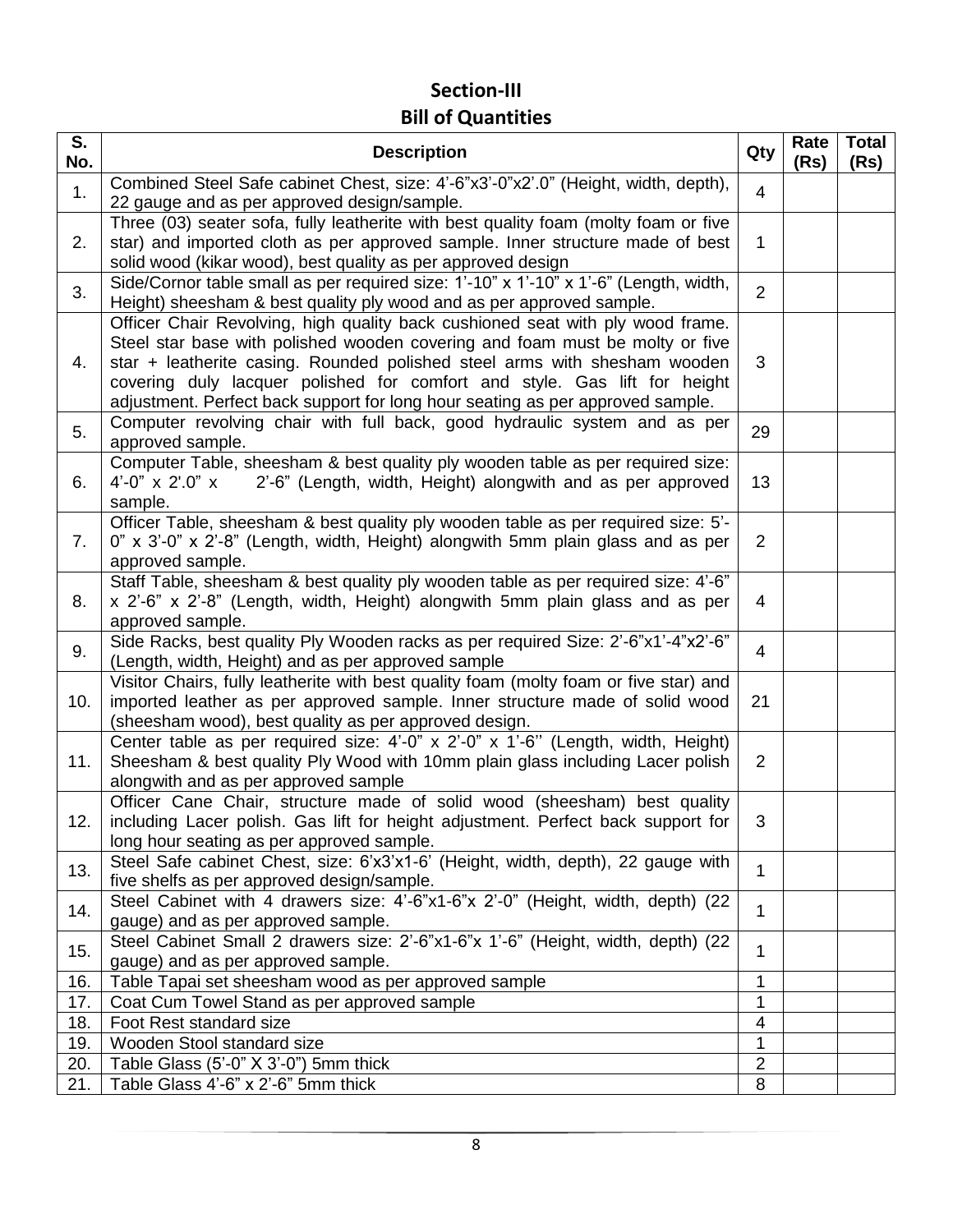**Note1: Supplier must have physical local Support office in Islamabad/Rawalpindi for support services**

**Note2: In case of non-compliance of above specification, bid shall be subject to rejection.**

**Note3: Purchaser reserves the right to increase/decrease quantities of above mentioned items.**

### **Schedule of Delivery**

The delivery schedule expressed as weeks/months stipulates hereafter a delivery date which is the date of delivery required.

| Sr.<br># | <b>Description</b>                                             | Qty.                            | <b>Required Delivery</b><br><b>Schedule from the</b><br>Date of supplier<br>order | Location                                                                                                                                                                |
|----------|----------------------------------------------------------------|---------------------------------|-----------------------------------------------------------------------------------|-------------------------------------------------------------------------------------------------------------------------------------------------------------------------|
| 1        | <b>Items</b><br>mentioned<br>in<br>supplier<br>every<br>order. | As<br>per<br>supplier<br>order. | 15 working days                                                                   | Federal Employees Benevolent &<br>Group Insurance Fund,<br>BF Building,<br>Shahrah-e-Shuhrwady,<br>Zero Point,<br>Islamabad and Regional Offices at<br>Lahore & Karachi |

**Penalties for Late deliveries of supplies**: The hardware supplies shall be delivered in accordance with the Purchase Orders to be issued by the FEB&GIF. In case of late deliveries, penalties at the following rates will be applied:

| <b>Mode of Penalty</b>                                                                                                                                             | 100% Quantity<br>as<br>Per Purchase<br>Order | <b>Total delivery</b><br>Period |
|--------------------------------------------------------------------------------------------------------------------------------------------------------------------|----------------------------------------------|---------------------------------|
| Without penalty                                                                                                                                                    | 15 days                                      | 15 days                         |
| With penalty@ $1\%$<br>per day after 15 days of issuance of<br>Purchase Order upto maximum of 10% of the total<br>contract value                                   | 10 days                                      | 25 days                         |
| Cancelation of Purchase order and Imposing of<br>fine of processing fee to be determined by FEB &<br>GIF OR blacklisting of firm after giving a hearing<br>notice. | After 30 days                                |                                 |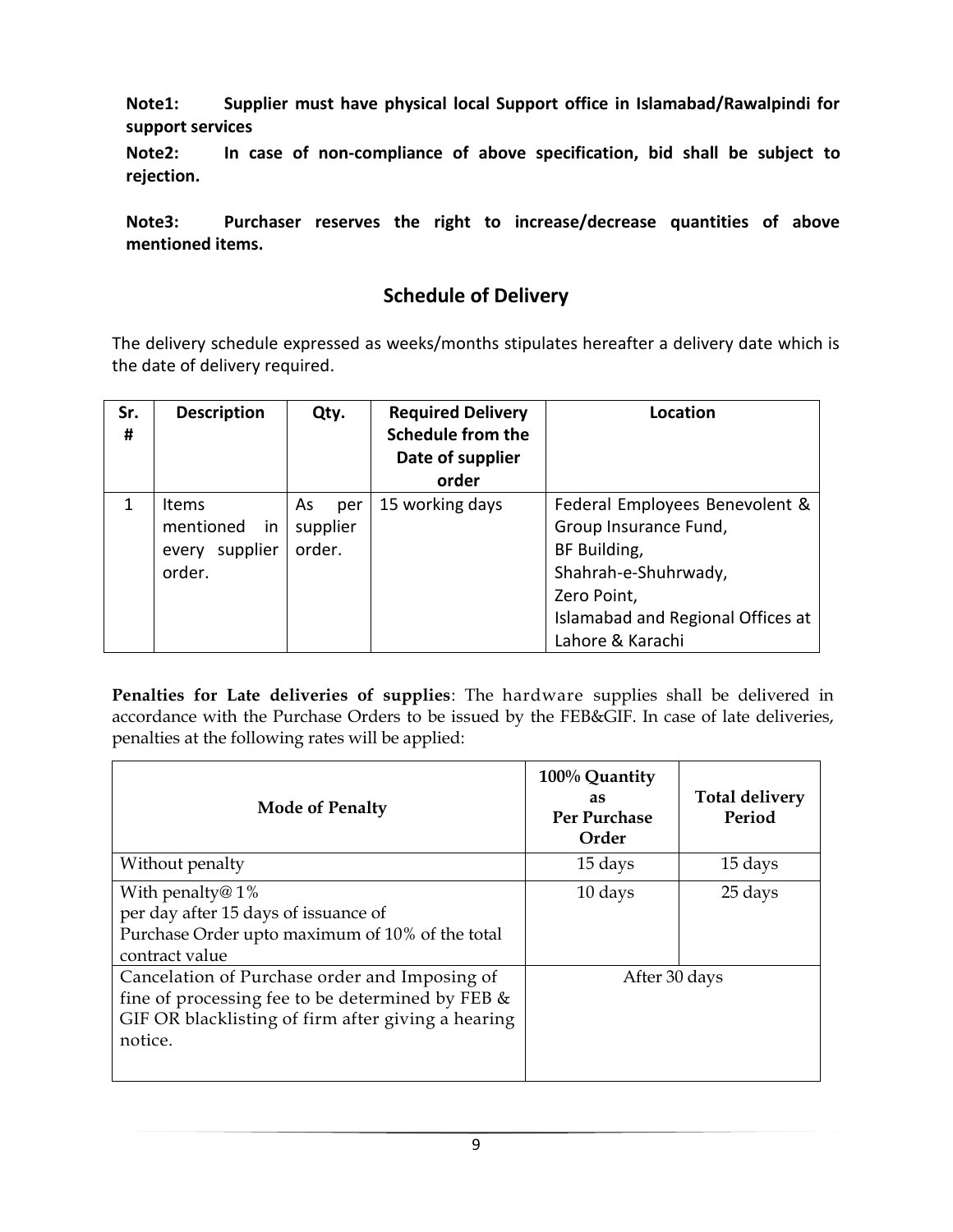### **Section – IV Evaluation Criteria**

Subject to preliminary examination of the bidders/bids to determine their responsiveness to the eligibility criteria specified in this bidding document the Evaluation Criteria for the subject procurement shall be based on mandatory compliance of the Specifications and Commercial requirements subject to Lowest item-wise Evaluated Cost. In other words the contract shall be awarded to the responsive bidders whose bid will be determined as the Lowest Evaluated Bid of every item, subject to mandatory compliance of the commercial specification requirements.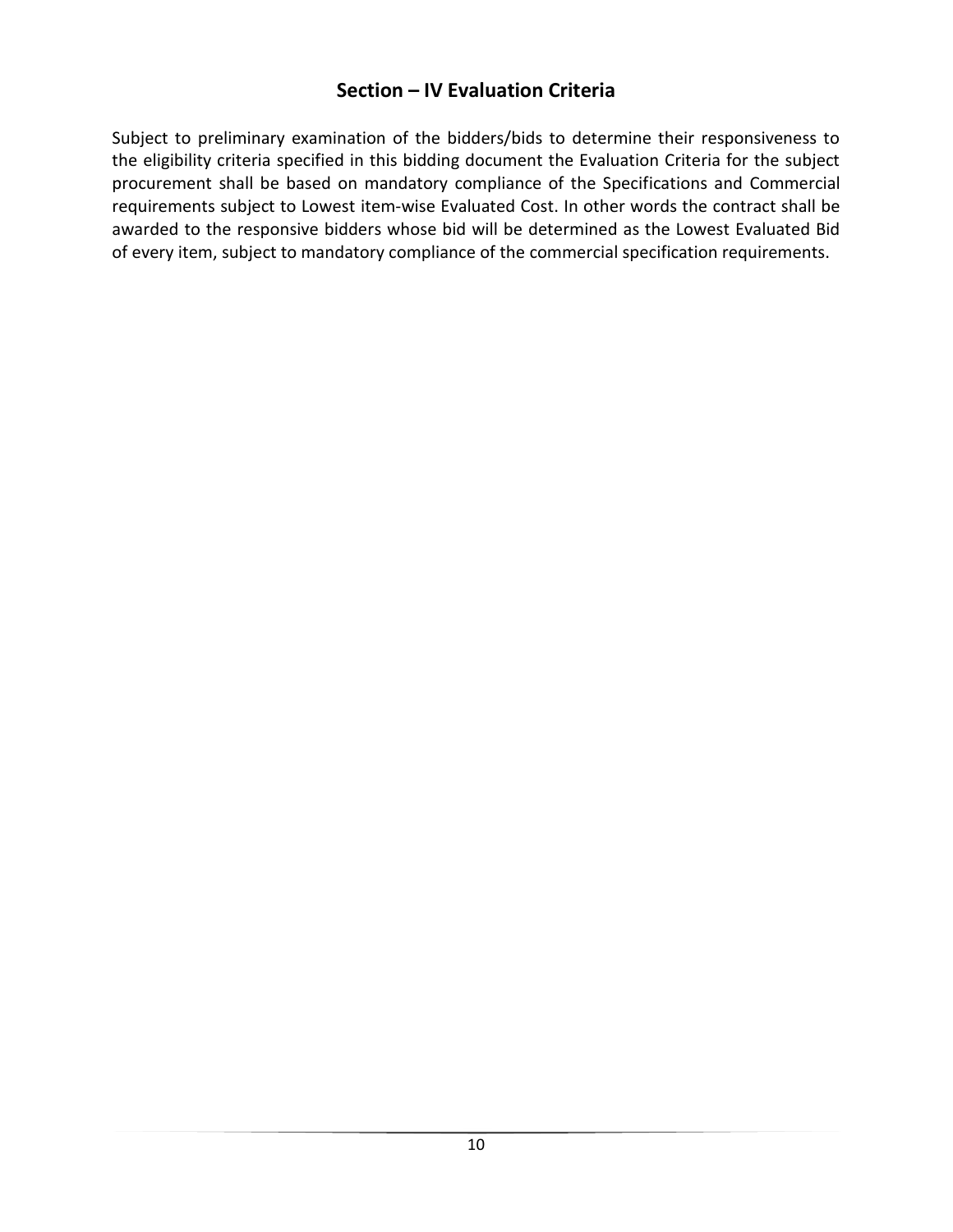### **Section –V Sample Forms**

#### **Notes on the Sample Forms:**

The **Bid Form and Price Schedule Form**, bidder shall complete and submit with its bid the Bid Form and the Price Schedule pursuant to ITB Clause 11 and in accordance with the requirements included in the bidding documents. The bidder should provide the Bid Security, in the form acceptable to the Purchaser, pursuant to ITB Clause 10

The **Contract Form**, will be required to be submitted by the successful bidder, after the contract award, should incorporate any corrections or modifications to the accepted bid resulting from price corrections pursuant to ITB Clause 17 and GCC Clause 9, acceptable deviations (e.g. payment Schedule pursuant to GCC Clause 6, spare parts pursuant to GCC Clause 8 or quantity variations pursuant to ITB Clause 17) the Price Schedule and Schedule of Delivery deemed to form part of the contract should be modified accordingly.

The **Performance Security Form** should not be completed by the bidders at the time of their bid preparation/submission. Only the successful bidder will be required to provide the Performance Security (Guarantee) in accordance with the form indicated herein or in another form acceptable to the Purchaser, pursuant to GCC Clause 5 read with SCC Clause 3.

The **Manufacturer's Authorization** form should be completed by the manufacturer, as appropriate, pursuant to ITB Clause 2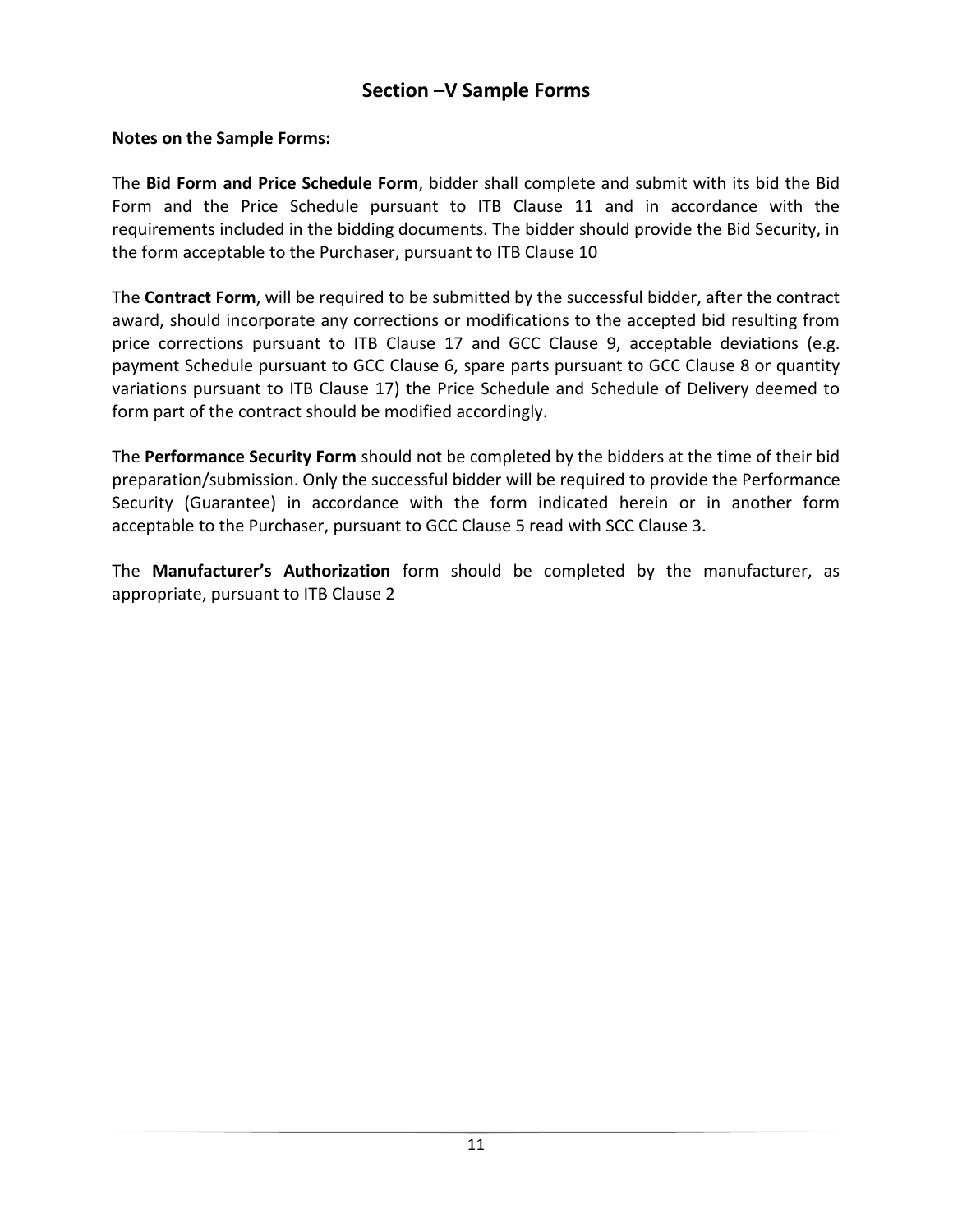## **Bid Form**

#### (On firm's letterhead)

Date:  $\Box$ 

#### **Assistant Director (Admn)**

Federal Employees Benevolent & Group Insurance Fund, BF Building, Shahrah-e-Shuhrwady, Zero Point, Islamabad.

Dear Sir:

Having examine the entire contents of bidding documents we offer to execute the Contract for **"Supply of Office Furniture"** in accordance with the Conditions of Contract accompanying this Bid for the Contract

We agree to abide by this Bid for a period of 90 days from the date fixed for Bid opening and it shall remain binding upon us and may be accepted at any time before the expiration of that period.

If our Bid is accepted, we will obtain the guarantee of a bank equal to 10% of bid price for the due performance, in the form prescribed by the Purchaser.

Until a formal Contract is prepared and executed, this Bid, together with your written acceptance thereof and your notification of award, shall constitute a binding Contract between us.

We understand that you are not bound to accept the lowest or any bid you may receive.

| Authorized Signature:<br>Name and Title of Signatory |  |
|------------------------------------------------------|--|
| Name of Bidder:<br>Address:                          |  |
| Phone Number:                                        |  |
| Email:<br>Fax Number, if any:                        |  |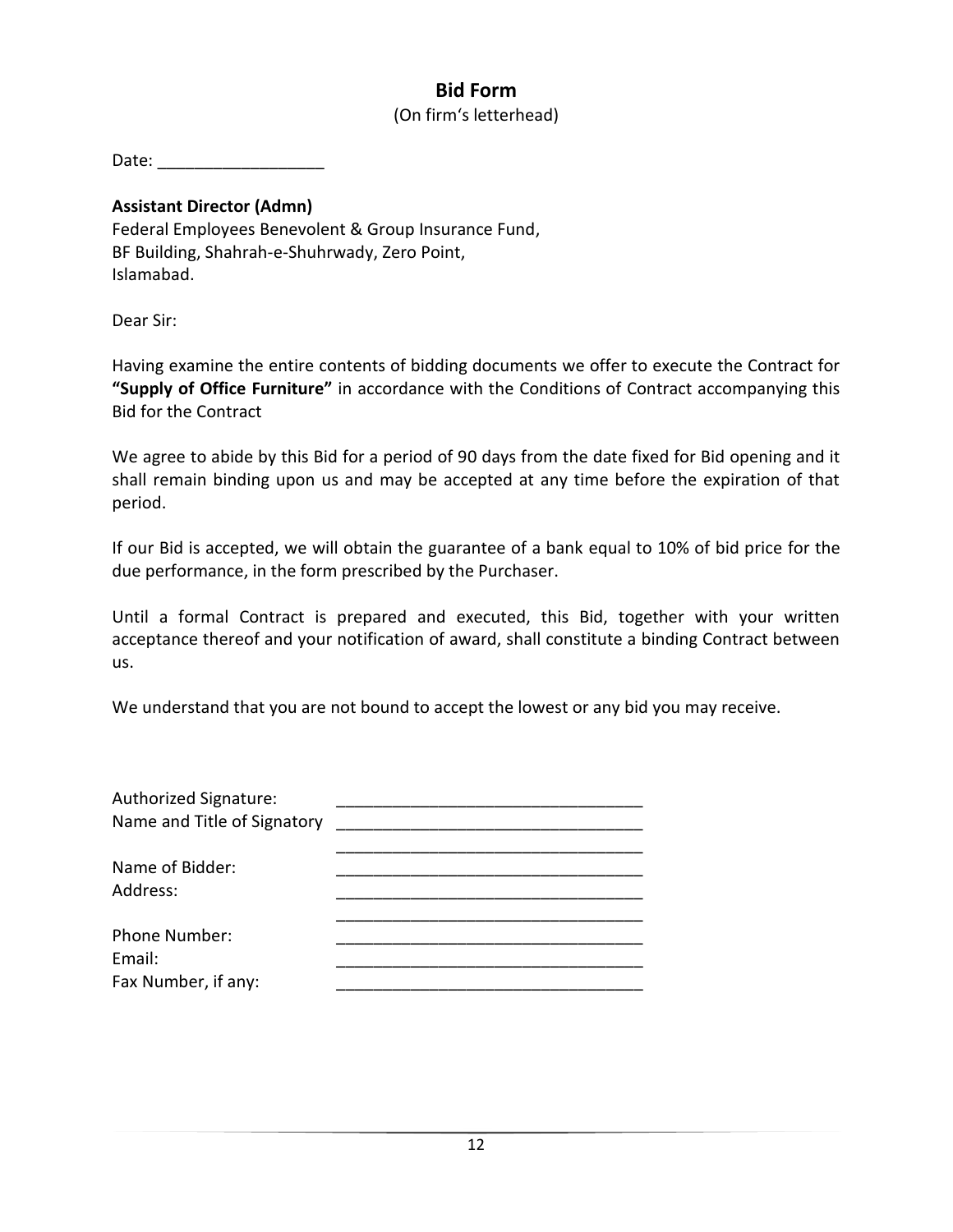### **Price Schedule Form (In Pak Rupees)**

| Name of Bidder |  |
|----------------|--|
| IFB No.        |  |

| Sr.<br># | <b>Description</b> | Origin | Country of Unit Cost in Amount in Words<br>figures (Inclusive<br>of all taxes and<br>delivery charges) |  |
|----------|--------------------|--------|--------------------------------------------------------------------------------------------------------|--|
|          |                    |        |                                                                                                        |  |
|          |                    |        |                                                                                                        |  |
|          |                    |        |                                                                                                        |  |

#### **Note:**

1. Successful bidders shall provide free of cost replacement of defective supplies.

2. In case of discrepancy between unit price in figures and words, amount shown in column 5 prevail.

3. The unit and total Delivered Duty Paid (DDP) / Ex-Warehouse Price (EXW) prices should include the incidental services and all taxes. No separate payment shall be made for the incidental services.

Signature & Seal of Bidder \_\_\_\_\_\_\_\_\_\_\_\_\_\_\_\_\_\_\_\_\_\_\_\_\_\_\_\_\_\_\_ Date \_\_\_\_\_\_\_\_\_\_\_\_\_\_\_\_\_\_\_\_\_\_\_\_\_\_\_\_\_\_\_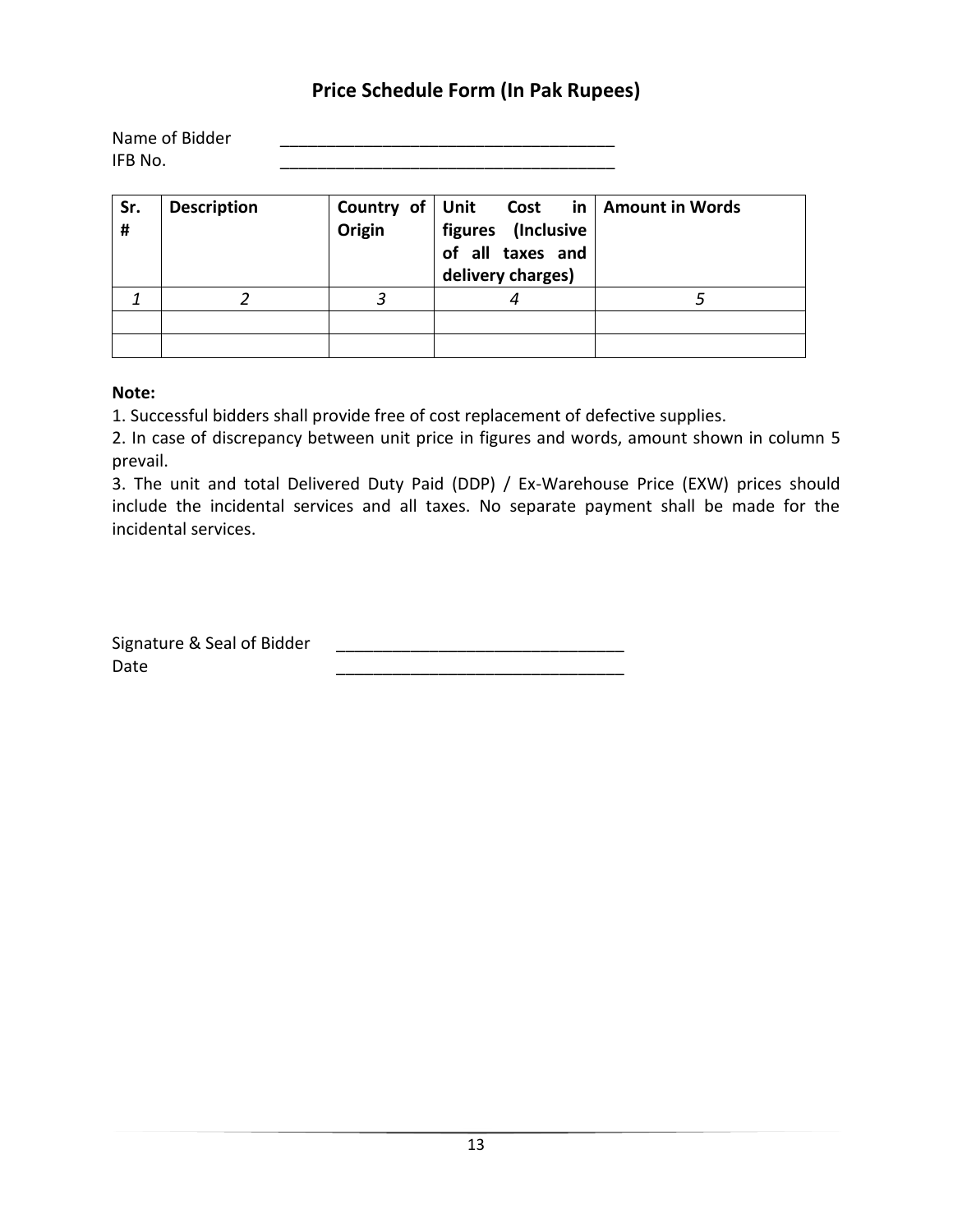# **Commercial Compliance Form**

| <b>Name of Bidder:</b><br>IFB No.                                                                                       | & Date:                                |                                                                                                                                          |                                                    |                                                                                                                                         |  |
|-------------------------------------------------------------------------------------------------------------------------|----------------------------------------|------------------------------------------------------------------------------------------------------------------------------------------|----------------------------------------------------|-----------------------------------------------------------------------------------------------------------------------------------------|--|
| Eligibility<br><b>Description</b><br>Qualificatio<br>n Parameter                                                        | <b>Document</b><br>for<br>reference    | <b>Bidder</b><br><b>Assessment</b><br>(Y/N)                                                                                              | Reference<br>in<br><b>Bid</b>                      | <b>SBP</b><br><b>Assessment</b><br>(Y/N)                                                                                                |  |
| <b>Company profile</b><br>Distributor<br><b>Market Retailer</b>                                                         | Manufacturer/ Principal/Supplier       |                                                                                                                                          | Currently valid Authorization<br>the<br>applicable | Letter of OEM / other proof of<br>establishment,<br>as                                                                                  |  |
| Direct or indirect authorized agent of the Manufacturer/distributer                                                     |                                        |                                                                                                                                          |                                                    |                                                                                                                                         |  |
| <b>Minimum</b><br>experience<br>manufacturing /<br>supplies/<br>business.<br>Similar supply and installation            | in<br>Minimum                          | of<br>five<br>of<br>years<br>experience in the relevant field.<br>Documented track of completing                                         |                                                    | Certificate of Incorporation<br>of firm with any proof of<br>being in this business for at<br>least 4 years<br>Attach list of 3 similar |  |
|                                                                                                                         |                                        | at least 3 similar assignments in<br>the last 3 years involving supplies,<br>installation and support services<br>of a comparable scale. |                                                    | assignments<br>along-with<br>copies of Purchase/ Work<br>Orders                                                                         |  |
| Verifiable presence of support<br>service setup<br>manned<br>trained staff                                              | Location<br>of<br>Islamabad.<br>by     | presence                                                                                                                                 | at<br>presence<br>skilled<br>contract<br>required  | Evidence for location<br>of<br>and<br>detail<br>of<br>with<br>personal<br>number<br>is                                                  |  |
| <b>Assignments in Hand (Current)</b>                                                                                    |                                        |                                                                                                                                          |                                                    |                                                                                                                                         |  |
| <b>Affidavit</b><br>(that the firm has not been<br>blacklisted by private, Govt.,<br>Semi Govt. and Autonomous<br>Body) |                                        |                                                                                                                                          |                                                    |                                                                                                                                         |  |
| Other than original manufacturer                                                                                        |                                        |                                                                                                                                          |                                                    |                                                                                                                                         |  |
| <b>GST No.</b>                                                                                                          | <b>GST Certificate (if applicable)</b> |                                                                                                                                          |                                                    | Copy of GST Registration                                                                                                                |  |
| <b>NTN</b>                                                                                                              | <b>NTN Certificate</b>                 |                                                                                                                                          | Copy of NTN Certificate                            |                                                                                                                                         |  |

#### **Experience of Supply and Installation**

| S. No | <b>Description</b> | Name / Contact Details of   Cost<br>Purchaser | <b>Date</b> |
|-------|--------------------|-----------------------------------------------|-------------|
|       |                    |                                               |             |
|       |                    |                                               |             |
|       |                    |                                               |             |

Attached support documents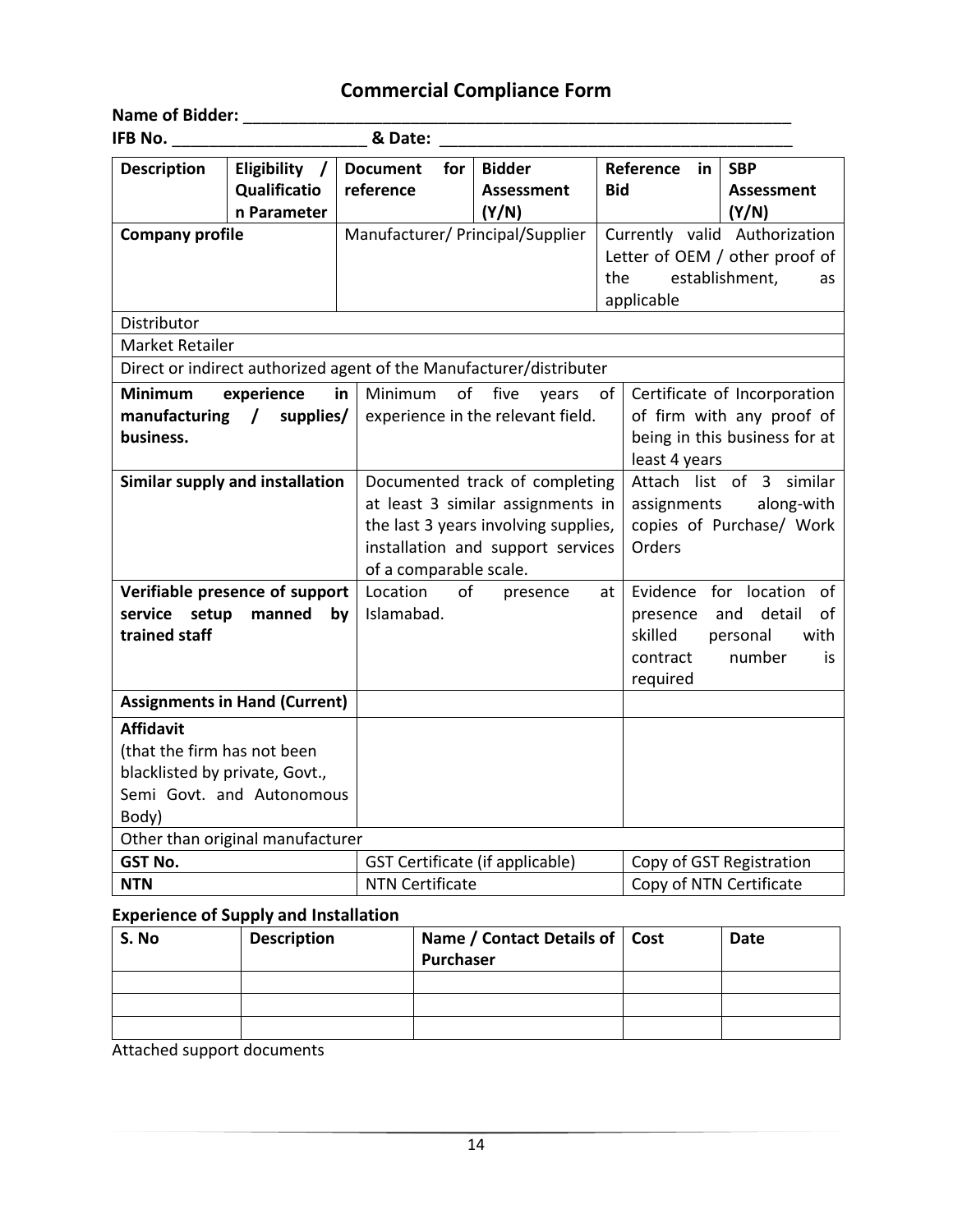#### **Performance Security Form**

(Bank Guarantee)

To:

#### **Assistant Director (Admn)**

Federal Employees Benevolent & Group Insurance Fund, BF Building, Shahrah-e-Shuhrwady, Zero Point,, Islamabad.

WHEREAS [name of Supplier] (hereinafter called ―the Supplier‖) has undertaken, in pursuance of Contract No. [reference number of the contract] dated \_\_\_\_\_\_\_\_\_\_\_\_ 2021\_\_\_\_\_ to supply [description of goods and services] (hereinafter called —the Contract||).

AND WHEREAS it has been stipulated by you in the said Contract that the Supplier shall furnish you with a bank guarantee by a reputable bank for the sum specified therein as security for compliance with the Supplier's performance obligations in accordance with the Contract

AND WHEREAS we have agreed to give the Supplier a guarantee:

THEREFORE WE hereby affirm that we are Guarantors and responsible to you, on behalf of the Supplier, up to a total of [amount of the guarantee in words and figures], and we undertake to pay you, upon your first written demand declaring the Supplier to be in default under the Contract and without cavil or argument, any sum or sums within the limits of [amount of guarantee] as aforesaid, without your needing to prove or to show grounds or reasons for your demand or the sum specified therein.

This guarantee is valid until the \_\_\_\_\_ day of \_\_\_\_\_\_\_\_\_\_\_\_\_\_\_\_\_\_\_\_\_\_\_\_\_\_\_\_\_\_\_\_\_\_

Signature and seal of the Guarantors

[name of bank]

[address]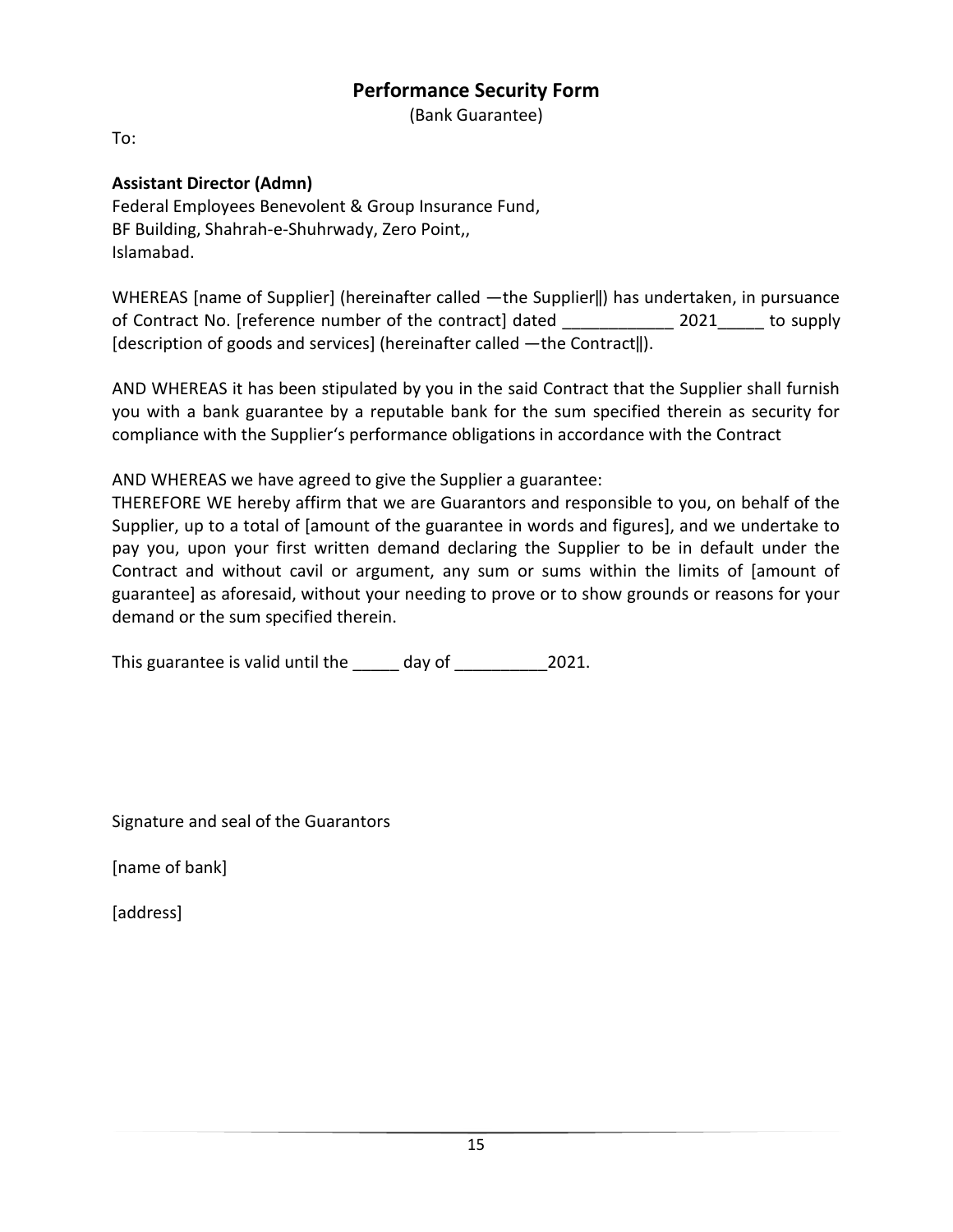### **Contract Agreement Form CONTRACT AGREEMENT**

THIS AGREEMENT made the day of  $2021$  between Federal Employees Benevolent & Group Insurance Fund (FEB&GIF) (hereinafter called ―**the Purchaser**‖) of the one part and *[name of Supplier]* of *[city and country of Supplier]* (hereinafter called ―**the Supplier**‖) of the other part:

WHEREAS the Purchaser invited bids for certain goods and ancillary services, viz., [Title of Procurement. and has accepted a bid by the Supplier for the supply of those goods and services in the sum of *[contract price in words and figures]* (hereinafter called ―**the Contract Price**‖).

NOW THIS AGREEMENT WITNESSETH AS FOLLOWS:

1. In this Agreement words and expressions shall have the same meanings as are respectively assigned to them in the Conditions of Contract referred to.

2. The following documents shall be deemed to form and be read and construed as part of this Agreement, viz.:

- i. General Conditions of Contract;
- ii. Special Conditions of Contract;
- iii. Appendices; Appendix1: Specifications / Requirements Appendix2: Supplier's Bid (Bid Form & Price Schedule submitted by the bidder) Appendix3: Notification of Award Appendix4: Acceptance Letter Appendix5: Performance Security (where applicable)

3. In consideration of the payments to be made by the Purchaser to the Supplier as hereinafter mentioned, the Supplier hereby covenants with the Purchaser to provide the goods and services and to remedy defects therein in conformity in all respects with the provisions of the Contract

4. The Purchaser hereby covenants to pay the Supplier in consideration of the provision of the goods and services and the remedying of defects therein, the Contract Price or such other sum as may become payable under the provisions of the contract at the times and in the manner prescribed by the contract.

IN WITNESS whereof the parties hereto have caused this Agreement to be executed in accordance with their respective laws the day and year first above written.

Signed, sealed, delivered by the (for the Purchaser)

| Witness 1:                                          | Witness 2: |
|-----------------------------------------------------|------------|
| Signed, sealed, delivered by the (for the Supplier) |            |
| Witness 1:                                          | Witness 2: |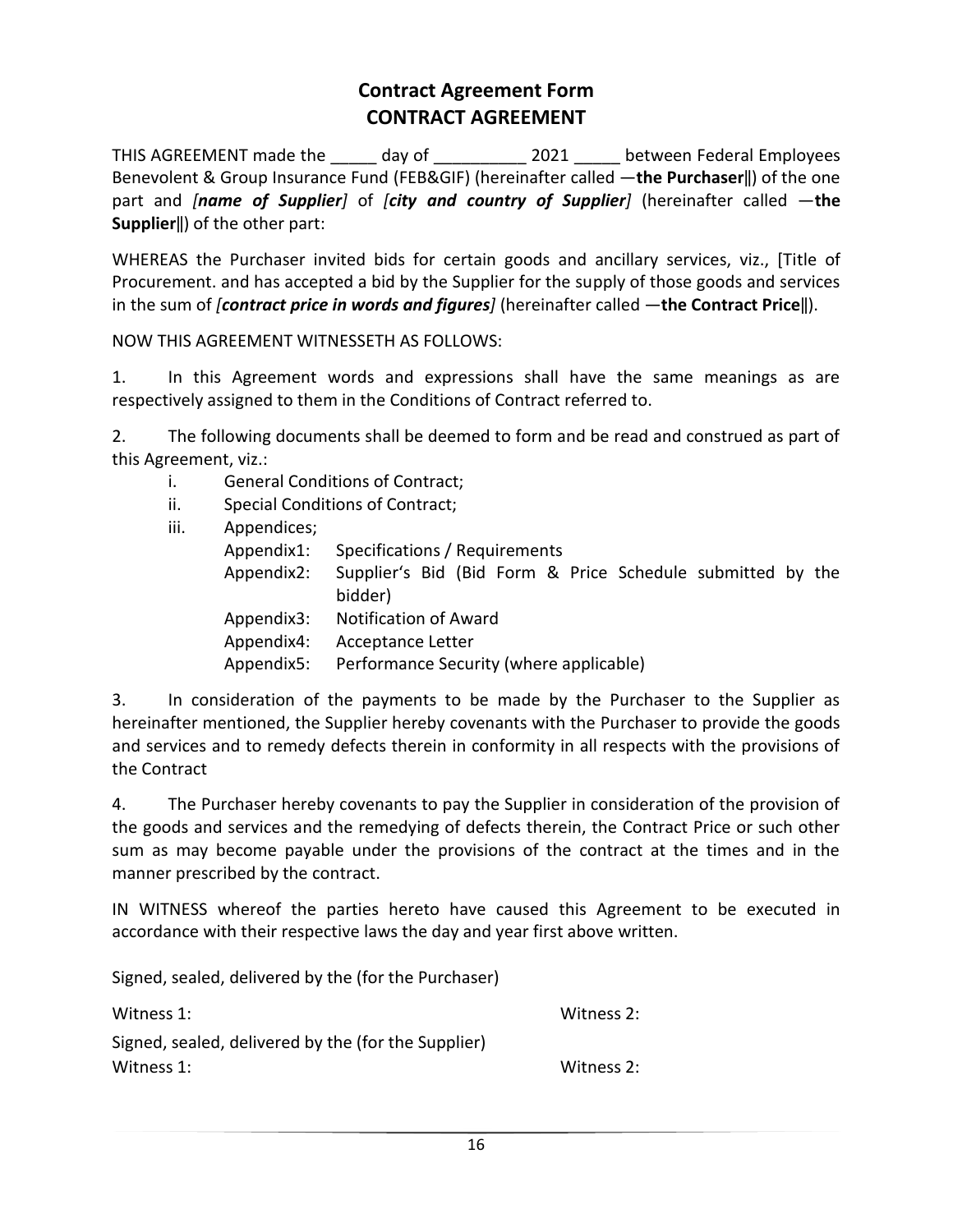# **Section -VI General Conditions of Contract (GCC)**

- **1. Definitions**: Boldface type is used to identify the defined terms
	- a. **The Contract** is the Contract between the Purchaser and the Service Provider to execute, complete, and maintain the Supplies as specified in the Form of Contract or in other sections of the Contract.
	- b. The Purchaser‖ means the organization purchasing the Goods, as named in Form of Contract
	- c. **The Supplier** is a person or corporate body whose Quotation to carry out the Supplies has been accepted by the Purchaser and is named in the Form of Contract
	- d. **The Supplier's Quotation** is the completed document (Invitation for Bids together with attachments) submitted by the Supplier to the Purchaser.
	- e. **The Contract Price** is the price stated in the Letter of Acceptance and thereafter as adjusted in accordance with the provisions of the Contract.
	- f. **Days** are calendar days; **months** are calendar months.
	- g. **A Defect** is any part of the Supplies not completed in accordance with the Contract.
	- h. **Specification** means the Specification of the Supplies included in the Contract and any modification or addition made or approved by the Purchaser.
	- i. **The Site** is stated in SCC: where supplies are to be made on working day except Sunday at Supplier's expense

**2. Scope:** The Supplier would provide supplies as stated in the Schedule of Requirements or any other requirements pursuant to GCC-9 hereto, during the period of the contract.

**3**. **Communications:** Communications between parties that are referred to in these Conditions shall be effective only when made in writing. A notice shall be effective only when it is delivered to addresses specified in Form of Contract

**4. Language and Law:** The Contract shall be in the English language. The law governing the Contract shall be the applicable law(s) of the Government of Islamic Republic of Pakistan and other requirements as listed at SCC

### **5. Performance Security:**

5.1 Within twenty one (21) days of receipt of the notification of Contract award, the successful Bidder shall furnish to the Purchaser the performance security in the amount specified in SCC.

5.2 The proceeds of the performance security shall be payable to the Purchaser as compensation for any loss resulting from the Goods Provider's failure to complete its obligations under the Contract.

5.3 The performance security shall be denominated in the currency of the Contract acceptable to the Purchaser and shall be an unconditional bank guarantee issued by a reputable bank located in the Purchaser's country, in the form provided in the bidding documents **or** as per Clause 4 of Special Conditions of the Contract (SCC)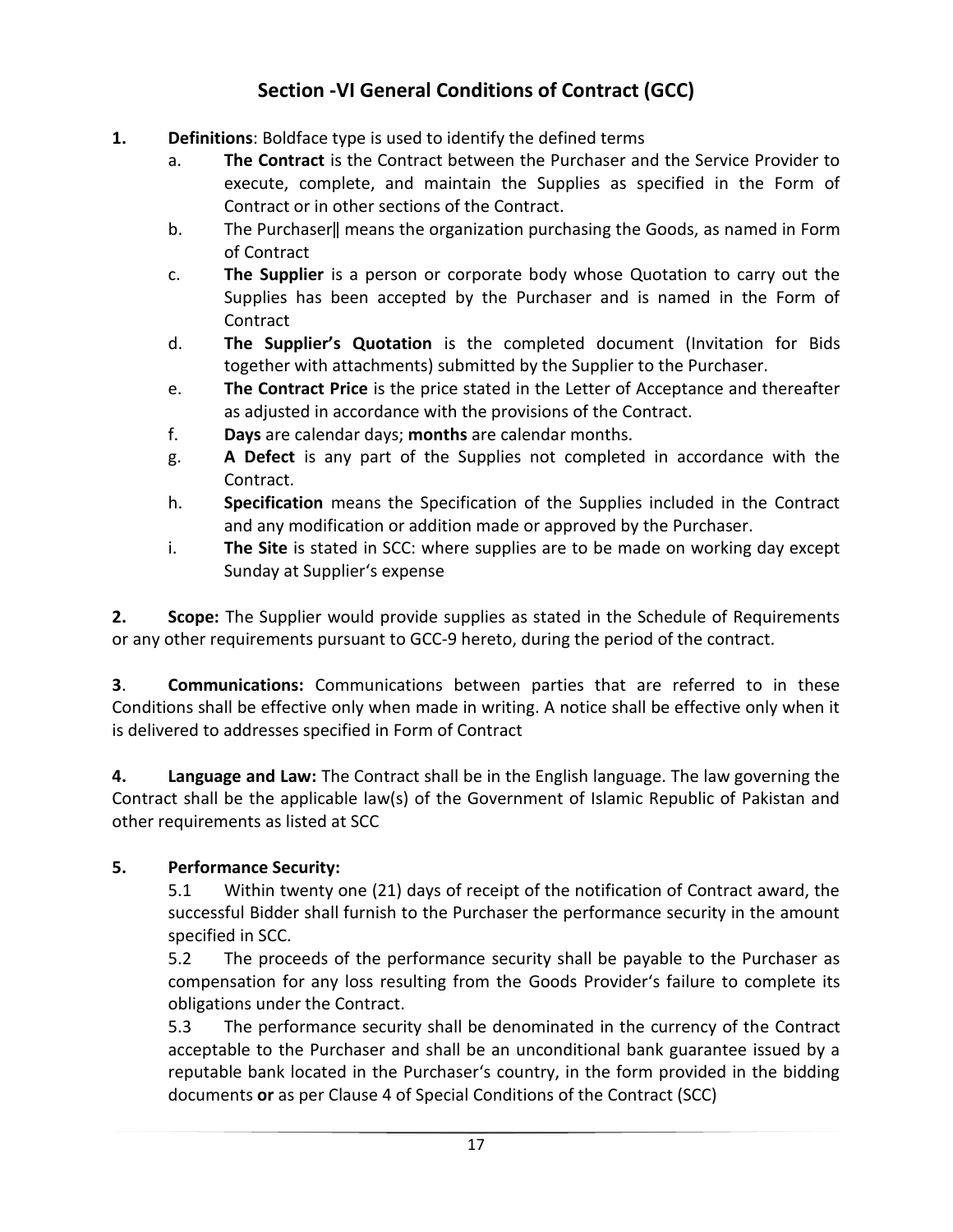5.4 The performance security will be discharged by the Purchaser and returned to the Supplier not later than thirty (30) days after the completion of the Contract fulfilling all the obligations.

**6. Payments:** The method and conditions of payment to be made to the Supplier under this Contract shall be specified in SCC.

6.1 The Supplier's request(s) for payment shall be made to the Purchaser in writing, accompanied by an invoice describing, as appropriate, the Job delivered and upon fulfillment of other obligations stipulated in the Contract.

6.2 Payments shall be made promptly by the Purchaser, but in no case later than fifteen (15) days after submission of an invoice or claim by the Supplier.

**7. Taxes:** The Supplier is responsible for all taxes in accordance with the laws of Islamic Republic of Pakistan. Production of Sales Tax Invoice would be mandatory for receiving payments under contract

**8. Price Adjustment**: Prices charged by the Supplier for Job delivered under the Contract shall not vary from the prices quoted by the Supplier in its bid, with the exception of any price adjustments authorized in SCC

#### **9. Change Orders:**

9.1 The Purchaser may at any time, by a written order given to the Supplier, make changes within the general scope of the Contract in any one or more of the following:

- a. quantities, or specifications;
- b. the place of delivery; and/or

9.2 If any such change causes in increase or decrease in the cost of, or the time required for, the Supplier performance of any provisions under the Contract, an equitable adjustment shall be made in the Contract Price or delivery schedule, or both, and the Contract shall accordingly be amended. Any claims by the Supplier for adjustment under this clause must be asserted within fifteen (15) days from the date of the Supplier receipt of the Purchaser's change order.

**10. Amendment:** Subject to GCC Clause 9, no variation in or modification of the terms of the Contract shall be made except by written amendment signed by the parties

**11. Warranty:** As specified in the Clause 6 of SCC.

#### **12. Inspections & Tests:**

12.1 The Purchaser or its representative shall have the right to inspect and/or to test the quality of the goods, to confirm their adherence to the Contract specifications at no extra cost to the Purchaser. The Purchaser shall notify the Supplier in writing, in a timely manner, of the identity of any representatives retained for these purposes.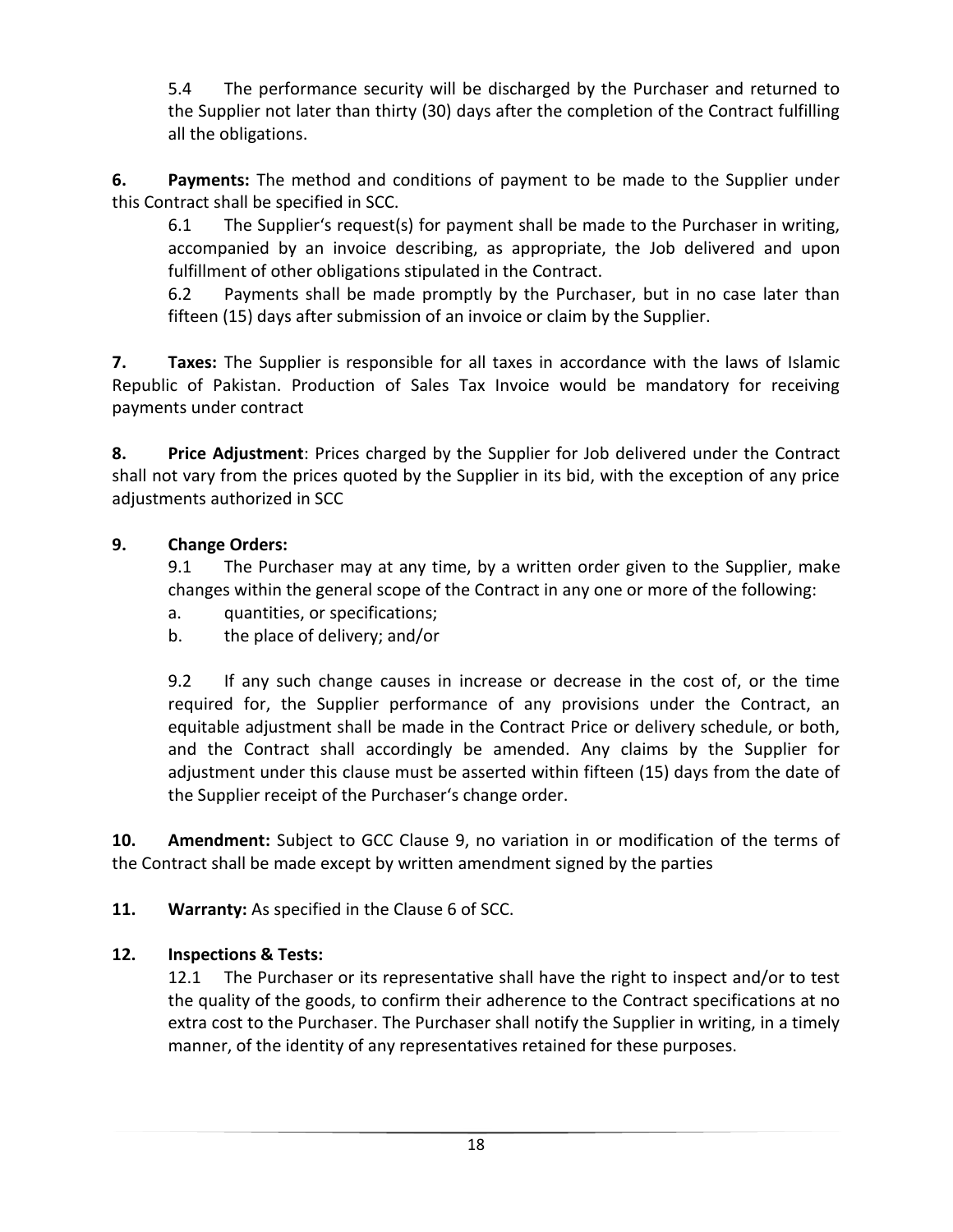12.2 The inspections and tests may be conducted at point of delivery or at the final destination. If conducted, all reasonable facilities and assistance shall be provided at no charge to the Purchaser.

**13**. **Supplier's Risks:** The risks of personal injury, death, and loss or damage to property and adjacent property (including, without limitation, the Supplies, materials and equipment) are Supplier's risks.

**14. Liquidated Damages**: Subject to GCC Clause 16, if the Supplier fails to deliver goods as specified in the Contract, timely, the Purchaser shall, without prejudice to its other remedies under the Contract, deduct from the Contract Price, as liquidated damages, a sum equivalent to the percentage specified in SCC of the delivered price of the delayed performance for each week or part thereof of delay until actual delivery or performance, up to a maximum deduction of the percentage specified in SCC. Once the maximum is reached, the Purchaser may consider termination of the Contract pursuant to GCC Clause 24

**15. Quality of Goods**: No variation in quality/substance etc. from specifications/requirements will be allowed. In case of delayed/unsatisfactory performance or non-performance, Purchaser shall impose a suitable penalty which may lead to the termination of the contract in part or in full. The Purchaser will recover the cost of job with substandard quality i.e. other than specifications/requirement, from accrued payments. The name of such Supplier can also be posted on website of the FEB&GIF for information of all Procuring Agencies

**16. Force Majeure:** Either party may terminate the Contract by giving a thirty (30) days' notice to the other for events beyond that party's control, such as Wars and acts of God such as earthquakes, floods, fires, etc.

### **17 Termination:**

17.1 Termination for Default. The Purchaser, without prejudice to any other remedy for breach of Contract, by written notice of default sent to the Supplier, may terminate this Contract in whole or in part:

- (a) if the Supplier fails to deliver any or all of the Goods within the period(s) specified in the Contract; or
- (b) if the Supplier fails to perform any other obligation(s) under the Contract.
- (c) if the Supplier, in the judgment of the Purchaser has engaged in corrupt or fraudulent practices, as defined at Rule 19 of PPRA, 2004, in competing for or in executing the Contract.
- (d) if the Supplier becomes bankrupt or otherwise insolvent

17.2 Termination for Convenience. The Purchaser, by written notice sent to the Supplier may terminate the Contract, in whole or in part, at any time for its convenience. The notice of termination shall specify that termination is for the Purchaser's convenience, the extent to which performance of the Supplier under the Contract is terminated, and the date upon which such termination becomes effective.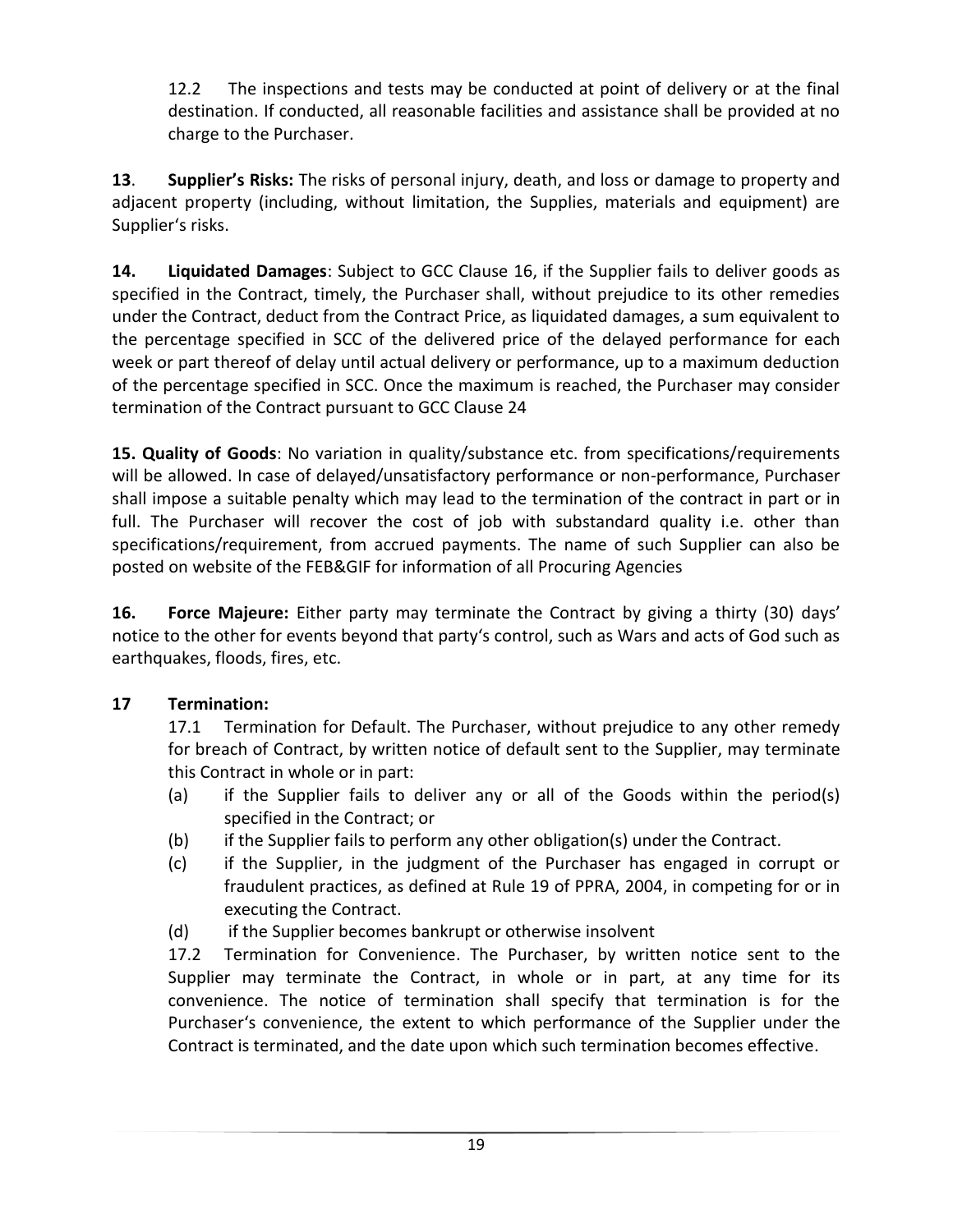**18. Resolution of Disputes:** The Purchaser and the Supplier shall make every effort to resolve amicably by direct negotiations any disagreement or dispute arising between them under or in connection with the Contract. In case of further disagreement either party can take the matter to arbitration in accordance with the Arbitration Act of 1940. However, such proceedings cannot initiate till 45 days of the notification of disagreement.

**19. Extension of Contract:** One month before the expiry of the contract period, both the parties with mutual agreement, can renew or extend the contract.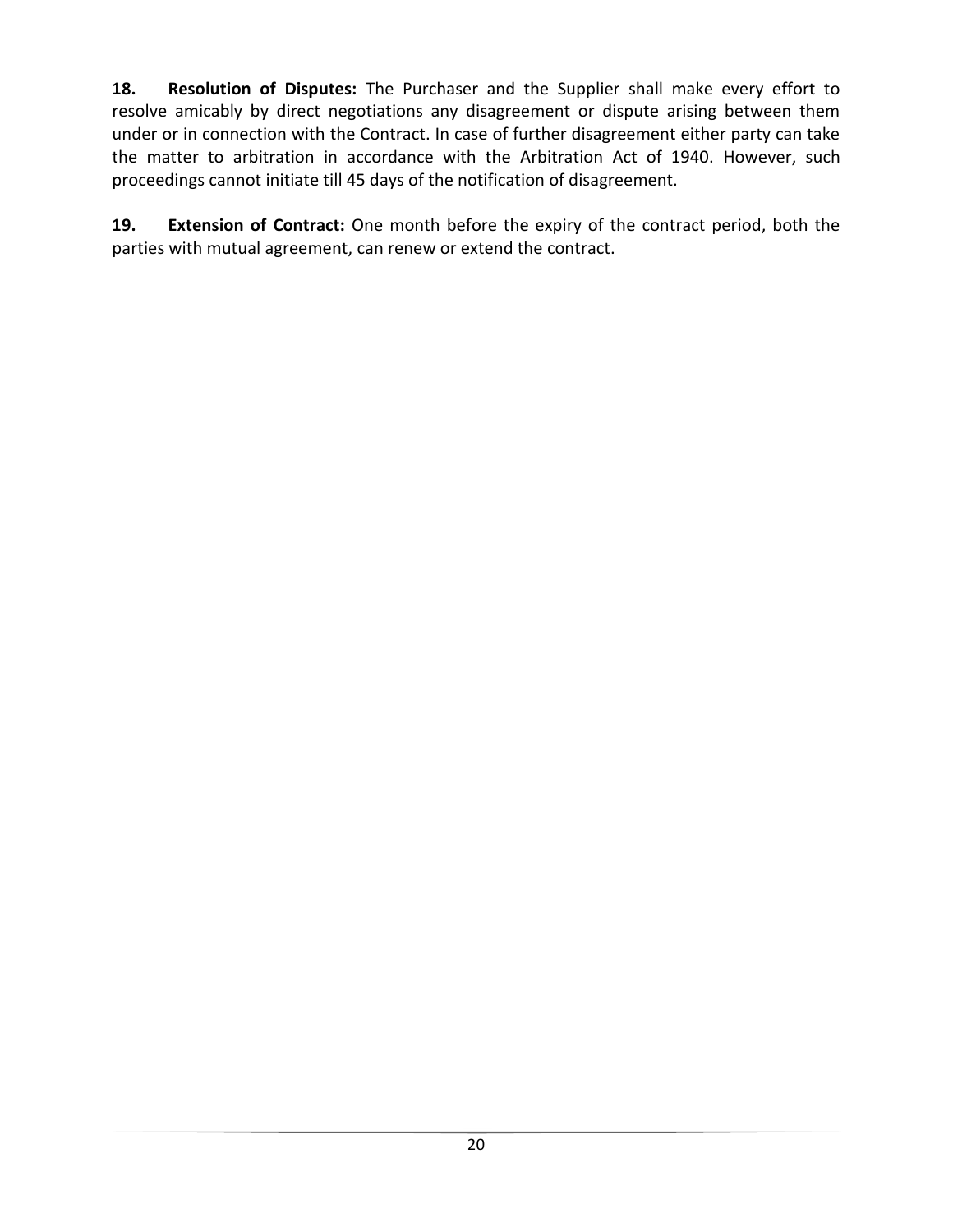# **Section -VII Special Conditions of Contract (SCC)**

The following Special Conditions of Contract shall supplement the General Conditions of Contract. Whenever there is a conflict, the provisions herein shall prevail over those in the General Conditions of Contract. The corresponding clause number of the GCC is indicated in parentheses.

#### **1. Definitions (GCC Clause 1)**

GCC 1 (i)—The Purchaser's site is: General Administration Section, Federal Employees Benevolent & Group Insurance Fund, BF Building, Shahrah-e-Shuhrwady, Zero Point,, Islamabad.

#### **2**. **Applicable Law & Language (GCC Clause 4)**

GCC 4- The other legislative requirements are as follows: The Employment of Children (ECA) Act 1991 The Bonded Labor System (Abolition) Act of 1992 The Factories Act 1934

#### **3. Performance Security (GCC Clause 5)**

10% of bid price in shape of Bank Guarantee is to be provided. In case of non submission of performance security, the bid money shall he retained till satisfactory supplies of material during the contract period.

#### **4. Payment (GCC Clause 6)**

Full (100 %) payment in Pak Rupees of the items supplied against each supply order will be made upon receipt of invoices/delivery challan, after supply of the items, subject to submission of the Performance Security (Bank Guarantee) as specified at GCC Clause 5 and SCC Clause 3.

#### **5. Warranty (GCC Clause 11)**

The supplier will provide full support during the One year warranty period including repair and replacement of all the supplies and associated parts and components replacement without any cost to purchaser in case of any failure, except any damage caused by the fire or disaster event.

#### **6. Liquidated Damages (GCC Clause 14)**

Subject to Clause 14 herein, if the Supplier fails to deliver the goods or perform the services within the time period(s) specified in the contract, the Purchaser shall, without prejudice to its other remedies under the contract deduct from the Contract Price, as liquidated damages, a sum equivalent to 0.07 percent of the supply order for each day of delay until actual delivery or performance, up to a maximum deduction of Rs.50,000/-. Once the maximum is reached, the purchaser may consider termination of the contract.